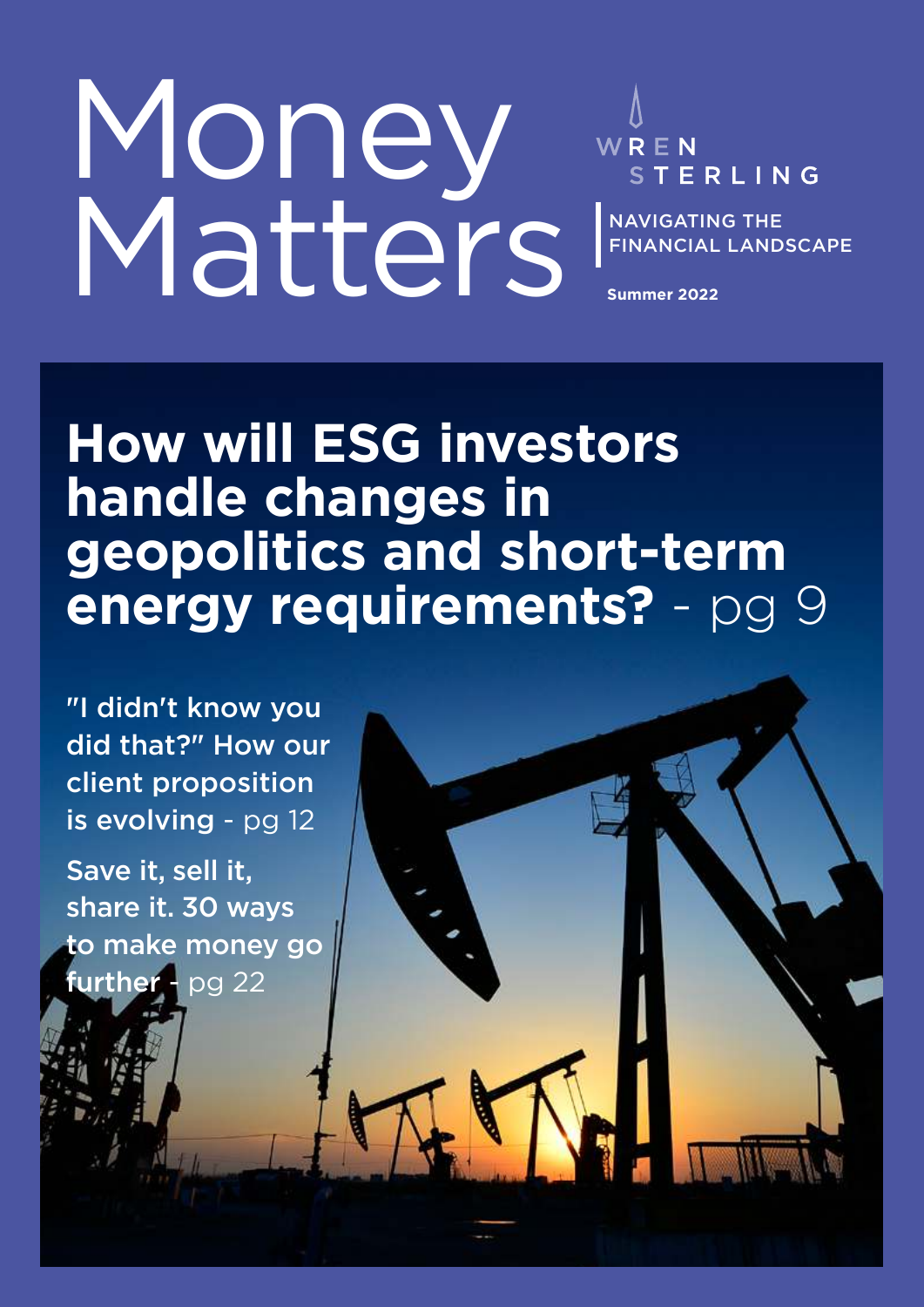### IN THIS ISSUE

#### 3

Has the ESG rulebook been ripped up by Russia?

#### $\alpha$

The importance of investing in sectors, not regions

#### 12

How our services are changing to meet client needs in a changing world

#### 17

How to protect your income in retirement 19

Diversifying retirement income through equity release

 $22$ Cost of living hacks

#### **EDITORIAL TEAM**

#### **Magazine Editor**

**Nick Moules**

nick.moules@wrensterling.com

#### **Magazine Copywriter Emily Bowen**

emily.bowen@wrensterling.com

All images supplied by iStock.com

#### **CONTRIBUTORS**

7iM Canada Life The Equity Release Experts Key Retirement Solutions King & Shaxson Royal London L&G Liontrust

#### **CONTACT**

We welcome your feedback: **Wren Sterling** 13-19 Derby Road Nottingham NG1 5AA

 www.wrensterling.com in company/wren-sterling  $f$ /wrensterlingfp @wrensterling



### Welcome to the Summer 2022 edition of Money Matters

This edition of Money Matters, the first since I took up my position as Chief Executive of Wren Sterling at the start of March, is clearly overshadowed by the terrible war that President Putin has unleashed in Ukraine.

Given this distressing backdrop, we are acutely aware of the risk of striking completely the wrong note by talking about investments, when only a few hours flight away, people are being shot in the street. Yet our responsibility to guide and advise our clients through this uncertain period remains. In fact, if anything, it is clear that our clients need us now more than ever, given other pressures such as the recent market volatility, the threat of inflation and the cost of living crisis.

In this edition, therefore, we examine the prospects for ESG investing, in the light of the war and the spotlight it has placed on renewables and defence stocks. One of our retirement partners, Canada Life, talks about flexible retirement, a trend that is evolving quickly in the UK. 7iM sheds some light on what investing in UK shares actually entails. Plus there are valuable articles from our own experts on the fundamental reasons for financial planning and the full extent of the services we can provide you, as a holistic financial planning firm.

A final thought, reflecting on the uncertainty we all face. Now, more than ever, is when you need to trust your adviser to get it right for you. If you are worried or unsure about anything to do with your investments or financial planning, please do just get in touch. Certainly, if you're considering making a big decision with your finances, please do speak to us first.

My best wishes for the Summer and let's hope for a bright, sunny, and peaceful period.

James Twining Chief Executive Officer Wren Sterling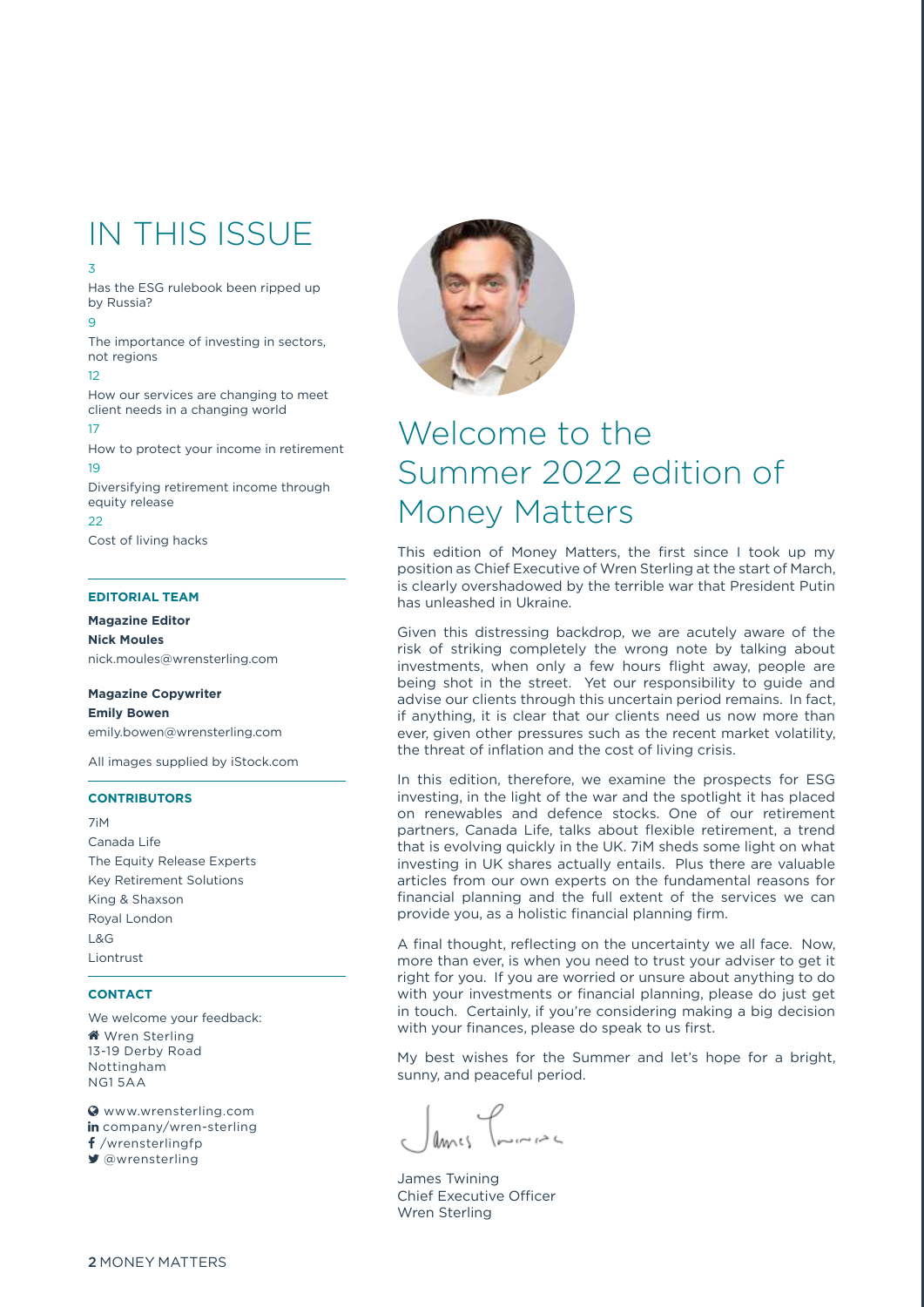## HAS THE ESG RULEBOOK BEEN RIPPED UP BY RUSSIA?

One of the many consequences of Russia's invasion of Ukraine has been<br>Othe questions it poses ESG investors. The environment, social issues and the questions it poses ESG investors. The environment, social issues and corporate and global governance have been all impacted in a multitude of ways. In many ways it is the first challenge to the accepted practice of ESG investing.

Wren Sterling's own ESG investing panel consists of Royal London, King & Shaxson, Legal & General, Liontrust and Tatton Investment Management. We asked them for their perspective on this difficult issue, where they stand on the key points, and also where they see opportunities in a changing world.

Money Matters: How can managers assure their clients that their ESG investments (ethical, social, governmental focus) are not directly or indirectly benefiting Russia and other unfriendly states?

Royal London: The easiest way for fund managers to do this is to look at the geographic exposure of the companies where they are invested, and the end-customers who are being served in those jurisdictions. For the companies in which we invest, we'd be deeply concerned by any evidence of actions harming individuals or oppressing human rights. However, if the customers are the ordinary people who live under these regimes, and the products which are sold offer those people a safer, cleaner, healthier and more sustainable life, in our view these operations can have a positive outcome for those citizens, and it may be appropriate for a company to continue operating in Russia.

Liontrust: If we look at our portfolios and exposure to Russia and Ukraine, in terms of direct impact, we have nothing whatsoever. We also have negligible indirect impact from either economy (this is not zero, however, as some companies will have very small revenue exposures to Russia).

Tatton: It is difficult to provide a comprehensive analysis of each company's exposure and links to the Russian government, we currently have c.6,000 lines within our portfolios and rely on the underlying investment managers to assess the risks and exposures to Russia, though some may not be as obvious as they seem.

We have been assessing the risks associated with the invasion of Ukraine in the same way we assess other geopolitical events, we have stayed in close contact with relevant managers, as well as discussing the situation regularly at our weekly meetings.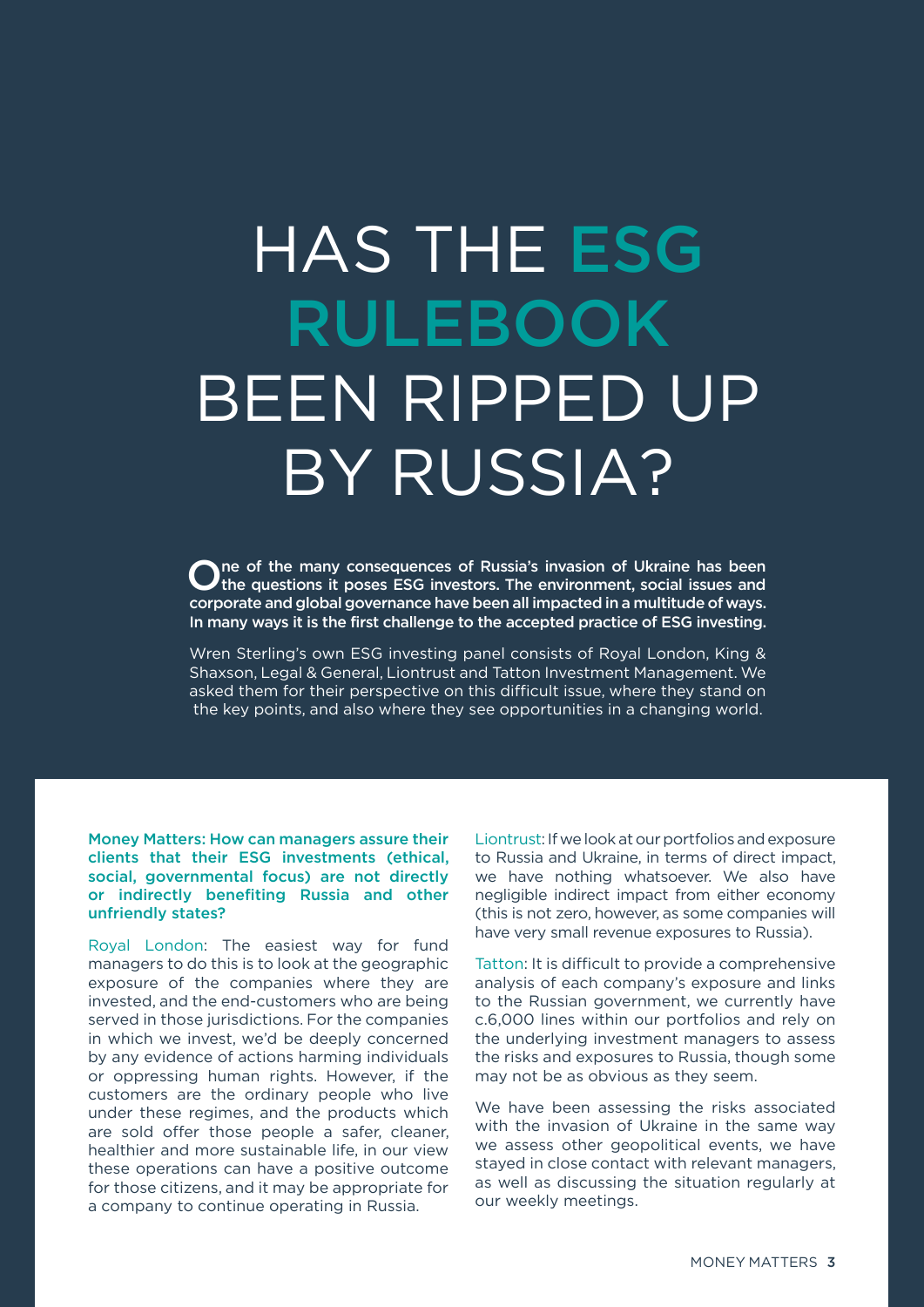

King & Shaxson: We have never had any direct equity exposure to Russia and indirectly very little oil, gas and mining, which is the main focus within Russia.

We take a holistic view of geographical asset allocation, considering the economic exposure of any investment rather than just its place of listing. Therefore, rather than seek investments for the sake of global exposure we will only seek investments where they make a genuine positive impact either domestically or globally, and not at the expense of important social and environmental factors.

#### Money Matters: Is there a way to ethically invest in industries such as defence, which will be in demand now?

Tatton: Traditionally, many ESG approaches seek to avoid defence industries given their negative impacts on life and infrastructure when used. However, Micael Johansson, the head of Sweden's SAAB Group – which initially developed the now largely UK-built NLAW antitank missile used to repel Russian tanks – argues that investors may not fully understand the role of defence companies and in his words, they seek to keep "people and societies safe". We haven't changed our stance on this sector, as it is hard to avoid the reality that defence companies still result in the loss of people's lives.

Royal London: In our view, no. While we can understand the need to provide weapons to a country defending itself from foreign aggression, it's impossible to assess how those weapons might end up being used over the long-term. There is also the potential for weapons made by Western companies to end up in the hands of governments, groups and individuals with values that run contrary to the human rights and fundamental freedoms which we tend to enjoy in the Western world.

King & Shaxson: In bespoke portfolios, through our values-based questionnaire, we ask probing questions under the human rights section to understand how clients feel about nonharmful defence devices. Weapons will always be excluded, whether in good or bad hands, because it's impossible to control.

We have not seen any change in perception among our clients, but we are aware some people are posing the question. We feel this could be a little bit contrived and emotional, understandably. We do benefit - we all want the army services in a flood or emergency, and there are spin off benefits from the technology, but we are careful.

Liontrust: While we recognise and accept the need for armaments for defence and peacekeeping, their ability to be used for aggression and oppression renders them socially unacceptable. We exclude companies that are major producers of full weapons systems or critical components of these, as well as any with confirmed involvement in 'controversial' weapons, defined as antipersonnel mines, cluster munitions, biological or nuclear.

#### Money Matters: How has your ESG fund performance tracked over the last 12 months? Is it in line with your expectations?

King & Shaxson: From an investment perspective the sectors that served us so well in 2018/2019 and 2020 have underperformed in 2021 as reflation trades favoured sectors outside of our mandate (Large Banks, Oil and Gas, Mining etc). This was not unexpected, and we added more defensive UK funds and reduced global equity exposure to the portfolios last year in anticipation of this, two out of the three performed as expected and one has disappointed us.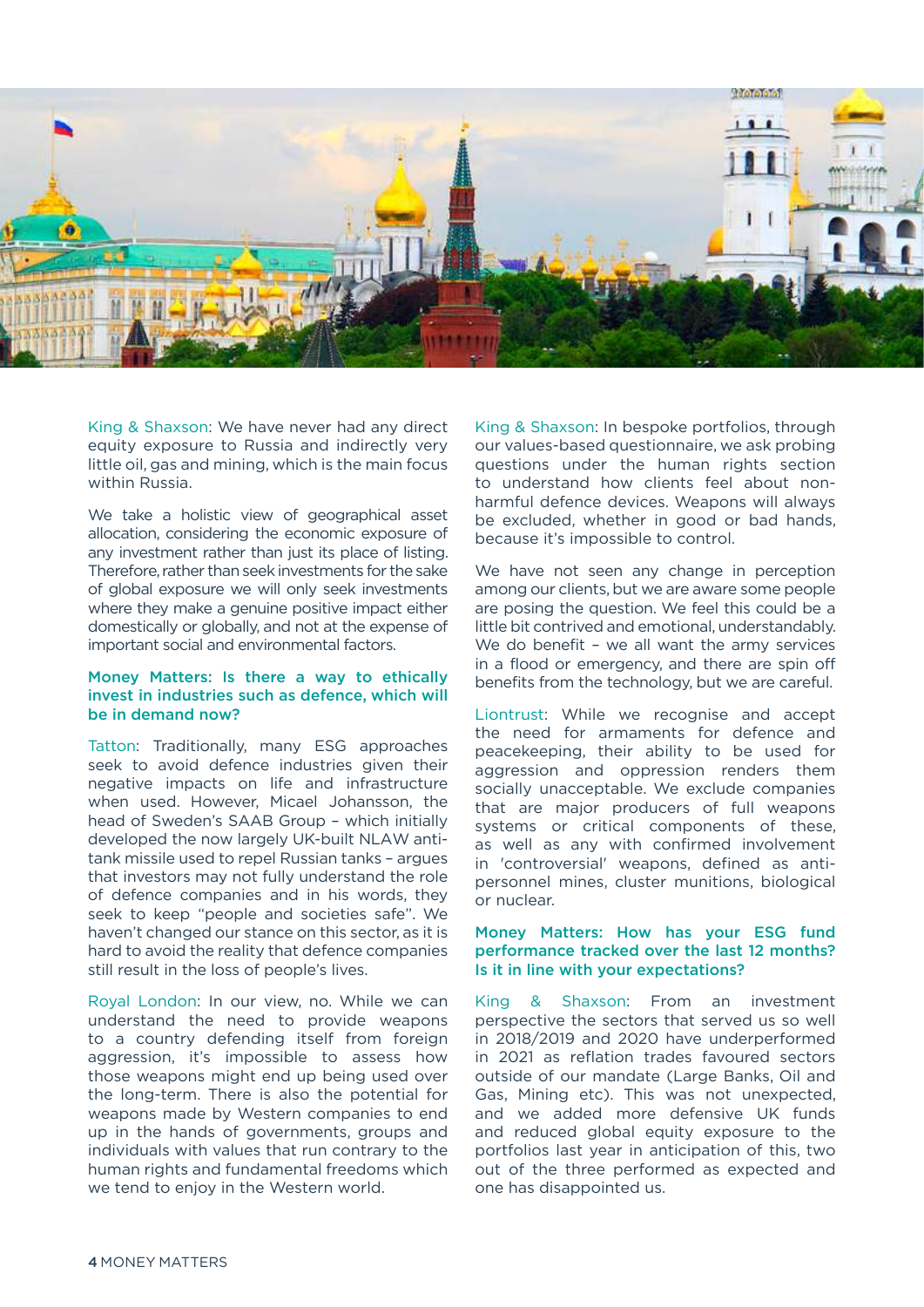

"As long-term

investors, we see

any short-term

weakness as an

opportunity to add,

and we remain

committed to the

belief that investing

sustainably will

produce better

long-term returns

as well as a better

world."

On a 12-month basis, the fund-based model portfolios over year have done well against peer group and very well within the direct equity models.

Tatton: Our ethical models have performed solidly, despite recent volatility and the pressure faced by growth sectors from rising

bond yields and expectations of higher interest rates that can also impact longer maturity bonds. In the twelve months to the end of March 2022, we believe our risk-rated ethical portfolios performed well, returning -0.2% at the lowest risk end and 8.5% at the highest risk level.

Our Balanced [60/40] portfolio returned 3.9% net of our DFM fee and fund charges. We understand there may be times when these portfolios come under pressure relative to our standard models, such as those environments where defence and energy stocks perform well, as we saw over the first quarter of the year.

Royal London: Over the last 12 months, performance has been somewhat better than we would have expected, given

commodity prices. Typically, we underperform at times of rising commodity prices as we do not invest in the oil & gas and mining sectors due to environmental concerns. Performance lost in the last 12 months from these areas has been more than offset by good stock selection in other areas.

LGIM: In terms of the recent performance, the funds performed in line with expectations and their respective risk profiles, and we will continue to manage our funds so that they can withstand a number of different scenarios in the future rather than just bet on a single outcome, asset class or region, following our

mantra of 'prepare, rather than predict'.

Liontrust: The last 12 months has been challenging for our quality growth investment style, with longer-duration companies hit harder by fears of inflation and interest rate hikes intended to control it. The primary reason for weaker performance from our funds has been a marked change in market leadership, with value sectors recovering strongly. Investor confidence in the near-term outlook for these sectors has been supported by increases in interest rates, commodity price rises and inflation as economies emerge from pandemic-supressed economic conditions.

We believe our ability to focus on the long term is one of the few remaining competitive advantages

in markets (referred to as time arbitrage). We also feel that during periods of stress, time horizons typically shorten. It is therefore crucial for us to retain this focus on the long term – we are acutely aware this would be an almost impossible task without our clients continuing to support us in doing so.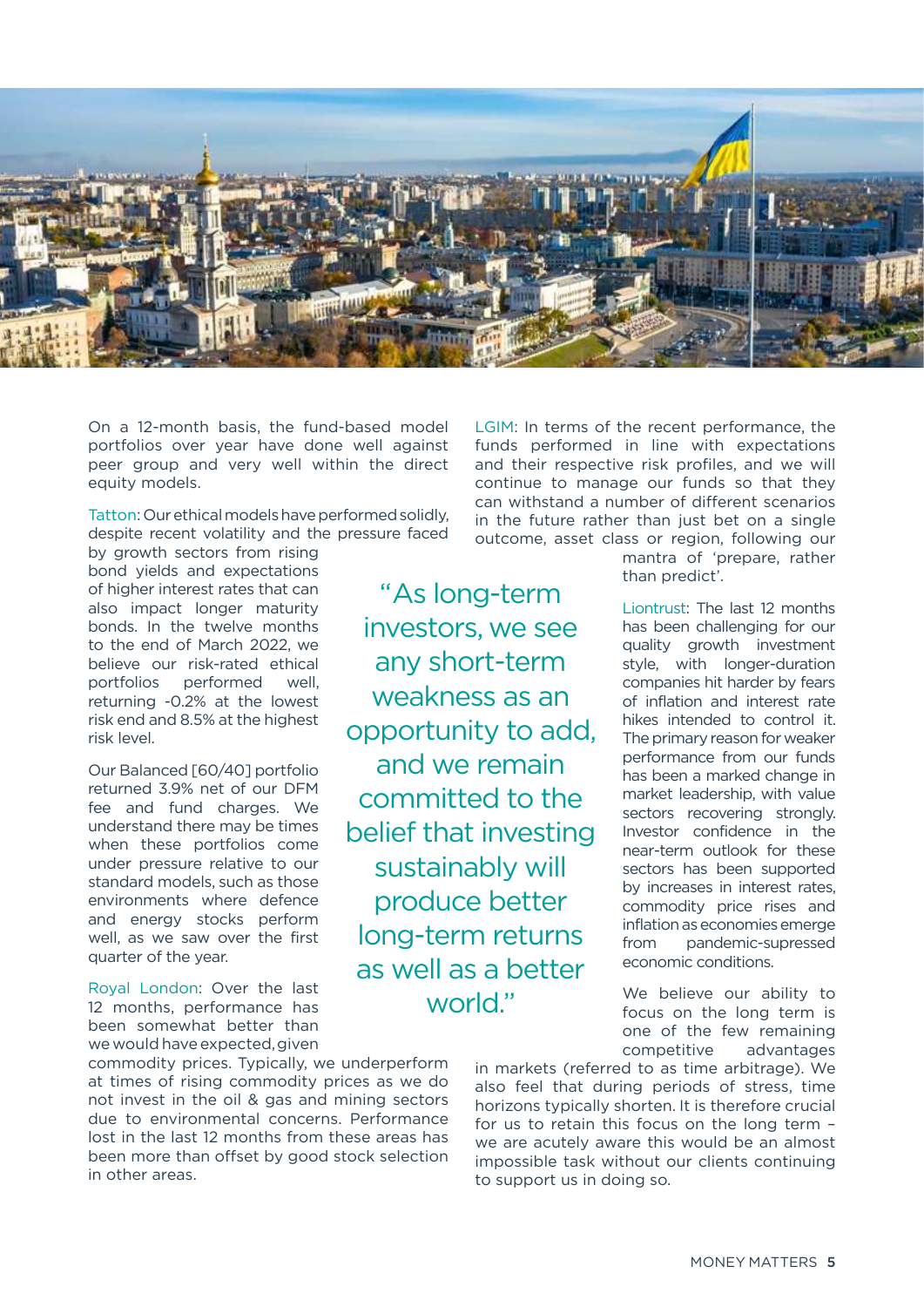Money Matters: The conflict has thrown fresh emphasis onto renewables and phasing out reliance on energy from Russia. How much do you expect this to strengthen the case for renewables, especially when the cost to transition will need to be met through taxation at a point where the cost of living is in the spotlight?

LGIM: Fossil fuels such as oil and gas will still constitute a significant share of the global energy mix for years to come, however it is important we engage with companies to help them on the journey to low-carbon economy, and make Net Zero a reality while considering a Just Transition. Going forward we expect economies around the world to further diversify their energy sources, with a rising share of renewables. However, given the long-term

horizon and uncertainties involved, we again prefer to consider a range of possible outcomes with different micro and macro implications when we analyse the potential impact on our multi-asset portfolios.

Tatton: The German Finance Minister, Christian Lindner, recently referred to renewable electricity sources as "the energy of freedom", when detailing their plans to accelerate low carbon and renewable energy production to 100% by 2035 [from 2040 previously].

UK Prime Minister Boris Johnson outlined the new energy strategy seeking to ensure that by 2030, 95% of British electricity could be lowcarbon; and by 2035, a decarbonisation of the UK electricity system.

It could therefore be argued the case for renewables hasn't just been strengthened, but that the debate is now largely settled, with the only questions being how quickly this can be done, what technologies will be involved and what it will end up costing. The UK now places greater emphasis on offshore wind – where the country has vast resources as an island nation, small modular nuclear reactors [similar to those you might find in a Vanguard-class Royal Navy submarine], and hydrogen [which when utilised simply produce heat and water vapour as emissions].

US Secretary of State, Janet Yellen, estimated that the global cost of meeting climate change obligations could be as high as \$150 trillion. Government borrowing and perhaps direct taxation while important, are not the only sources of money to fund this transition. Governments around the world could provide certainty to investors, from pension funds, private equity and others through strong regulatory frameworks to encourage private investment into projects.

Royal London: We'd expect higher fossil fuel prices to reinforce the case for zero carbon energy production over time, both from an environmental

"We'd expect higher fossil fuel prices to reinforce the case for zero carbon energy production over time..."

standpoint and to improve security of supply. The UK has already made strong progress here, with nearly 40% of its electricity currently coming from renewable sources and a further ~15% from zero-carbon nuclear power on an annual basis.

Countries around the world will need to invest in new renewable generation capacity, but also in the underlying infrastructure that can use this electricity to power more of the global economy in the future. Different sectors also face different fuel challenges

and some will require fresh policy approaches, particularly in areas like gas central heating in homes which made up over 20% of the UK's total energy consumption in 2020: UK Energy in Brief 2021 (publishing.service.gov.uk)

King & Shaxson: As energy remains essential and the full social and environmental costs of fossil fuels have become more apparent, the renewable energy sector has regained much of the impetus that was lost when markets focused on reflation.

European policy was directed by vested interests to use Russian gas and this has backfired badly. The UK made itself hostage to the situation by removing gas storage in 2019. It helps that we are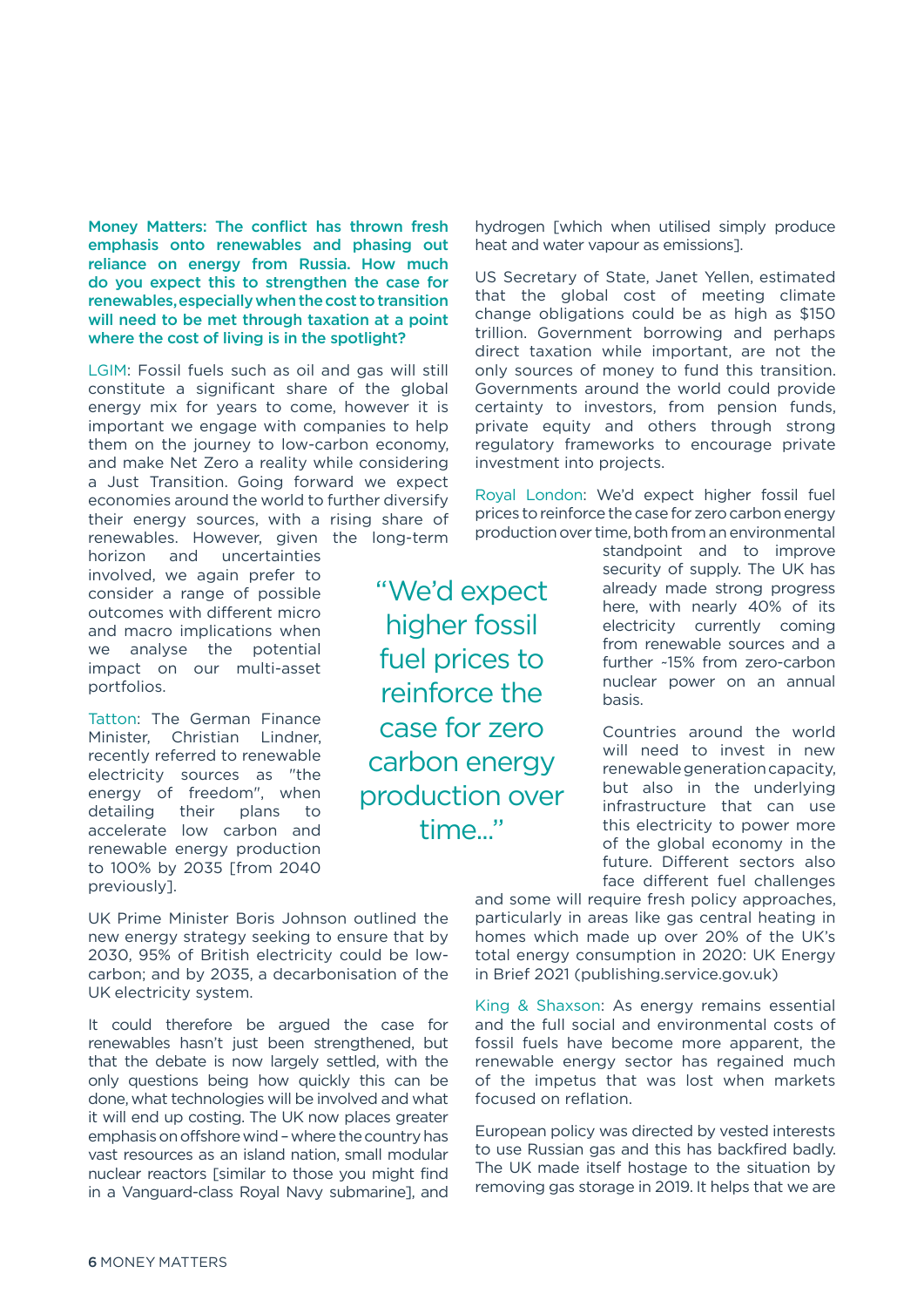

## of British electricity could be low-carbon by 2030

heading into summer and will use less gas.

The legacy of gas will take years to manage and the whole world is looking at the matter at the same time. To raise more local renewable production has longer term economic benefits beyond environmental but on balance of payments, less reliance on unreliable partners and local employment, but shorter-term costs. Renewable energy in the UK has been cheaper than nuclear for years, and the need for tax for renewable is less pressing than planning and development.

Whilst critics have highlighted the shortfalls in renewables during the recent energy crisis, it has only cemented our view that front loading investments in clean technology including battery storage, is vital for our transition.

Liontrust: We believe that higher energy and commodity prices should increase the willingness of governments and businesses to invest in renewable energy and focus more on improving their efficiency of energy use. With another disturbing report from the Intergovernmental Panel on Climate Change (IPCC) published recently, warning of the 'irreversible' impacts of global warming, the need to cut fossil fuel use is clear; the current situation in Europe reinforces the case for both the greater supply security renewables can offer and reducing reliance on many of the major oil-producing countries.

#### Money Matters: Nobody wants to be seen to be profiting from misery but there's also no denying the world has changed significantly in recent months. How do you see opportunity for ESG funds in a changing world?

Tatton: Vladimir Lenin once remarked, "there are decades when nothing happens and there are weeks when decades happen", and the events since late February may yet prove this statement accurate. In response to the conflict in Ukraine,

|                             | Industry | Domestic | <b>Transport</b> | Services <sup>1</sup> | <b>Total</b> |
|-----------------------------|----------|----------|------------------|-----------------------|--------------|
| Coal and manufactured fuels | $1.2\,$  | 0.5      | O.C              | O.C                   | 1.6          |
| Gas                         | 8.1      | 25.7     | O.O              |                       | 41.6         |
| Oil                         | 2.2      | 2.5      | 37.9             | 3.5                   | 46.6         |
| Electricity                 | 7.2      | 9.3      | 0.4              | 7.2                   | 24.1         |
| <b>Bioenergy and heat</b>   | 2.4      | 1.3      | 1.6              |                       | 7.0          |
| <b>Total</b>                | 21.0     | 39.3     | 40.5             | 20.2                  | 120.9        |

#### UK's total energy consumption in 2020 (in million tonnes of oil equivalent)

1 Includes agriculture, commercial, public administration and miscellaneous.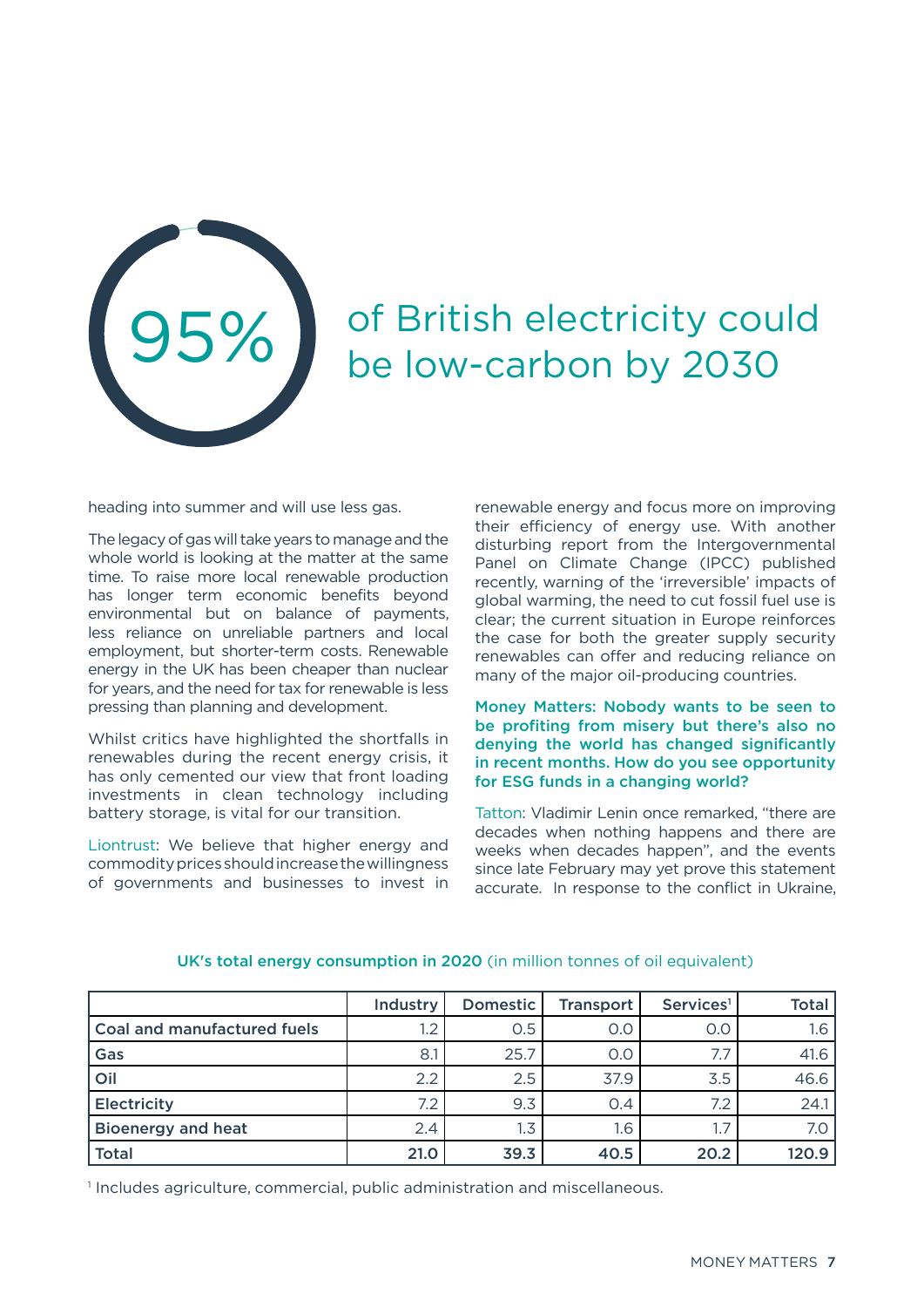democratic nations in Europe, the US and across the world rapidly came together at a pace many might have thought impossible by drawing upon old and new alliances to come up with short and long-term solutions. ESG principles, funds and portfolios may stand at the nexus of these solutions, especially in the area of energy security, renewable energy, technology and the access to sources of commodities from friendly nations needed to underpin future economic growth. Investors also see more companies each day outline their commitments to ESG principles than ever before. This not only potentially expands the opportunity set but also provides more data allowing investors to undertake more detailed comparisons between different companies and sectors in terms of their ESG progress.

King & Shaxson: Whilst fossil fuels enjoyed a boom as both a beneficiary of global reflation, and then furthermore from the sanctions placed on Russia, it has also sped up the desire for renewable energy on a global scale.

The wider benefits of independence and localised production of renewable energy are increasingly apparent. In the short-term, this will be inflationary, but going back to the past is no longer an option.

Liontrust: If you examine how change happens, there tend to be three actors at work: first, an understanding is developed of the issue and likely ways to resolve it discovered (air pollution is harmful to health, for example), then society/ government lay the groundwork for action – via new regulations, taxes and other incentives – and finally companies take advantage of the opportunity to develop, commercialise and distribute solutions. This moves the dial of the possible and accelerates the process. What is interesting from an investment point of view is that the businesses involved in this triangle tend to experience strong and persistent demand growth and face less competition due the novelty of the product or service they are delivering.

We continue to believe human ingenuity, cooperation and desire to improve our lives leads to solutions and that profit-making companies backed by capital from investment managers have a big part to play. It is reasonable, though, to ask whether this model will work for such enormous challenges as climate change,

biodiversity collapse or increasing inequality. On climate change, for example, we have been aware of the issue for over 30 years, and yet the latest IPCC report, issued in February 2022, shows greenhouse gases at record levels and that we are already experiencing some of the predicted extreme weather-related impacts.

With over 80% of global energy still coming from fossil fuels, is this not a challenge too far for the system outlined? We believe not. Change is rarely linear and when a cheaper, better solution is developed, it can displace the old at an exponential rate. Progress has been slow, but we are confident the rapid growth in renewables and adoption of electric vehicles is exactly one of these exponential transitions.

Royal London: While the global outlook has undoubtedly changed, for funds like ours, the need to invest into companies which are helping to make the world a cleaner, healthier, safer and more sustainable place has never been more paramount. Many of the most important sustainability issues, from tackling global biodiversity depletion to developing next-generation and personalised medicine to combat long-term health conditions are just as pertinent today as they have always been.

LGIM: It is increasingly important to integrate ESG into the investment process across investment solutions, including those without an explicit ESG mandate. However, what we are seeing now is that the world of ESG is a complex and a nuanced one, where conventional wisdoms, rules of thumb or overly-simplified narratives may not be very helpful.

We sympathise with clients that might find this new landscape rather confusing and the worries of 'greenwashing' could jeopardise the unlocking of the potential that ESG investing might bring. This is why we understand how important it is to be fully transparent when it comes to articulating our ESG approach. We believe it is vital we clearly explain what ESG metrics underpin our in-house LGIM ESG score and how we see ESG in the context of other portfolio risks that we manage as well as investing opportunities that may arise. It is our view that well-governed companies that manage all stakeholders, including the environment, are more likely to deliver sustainable long-term returns.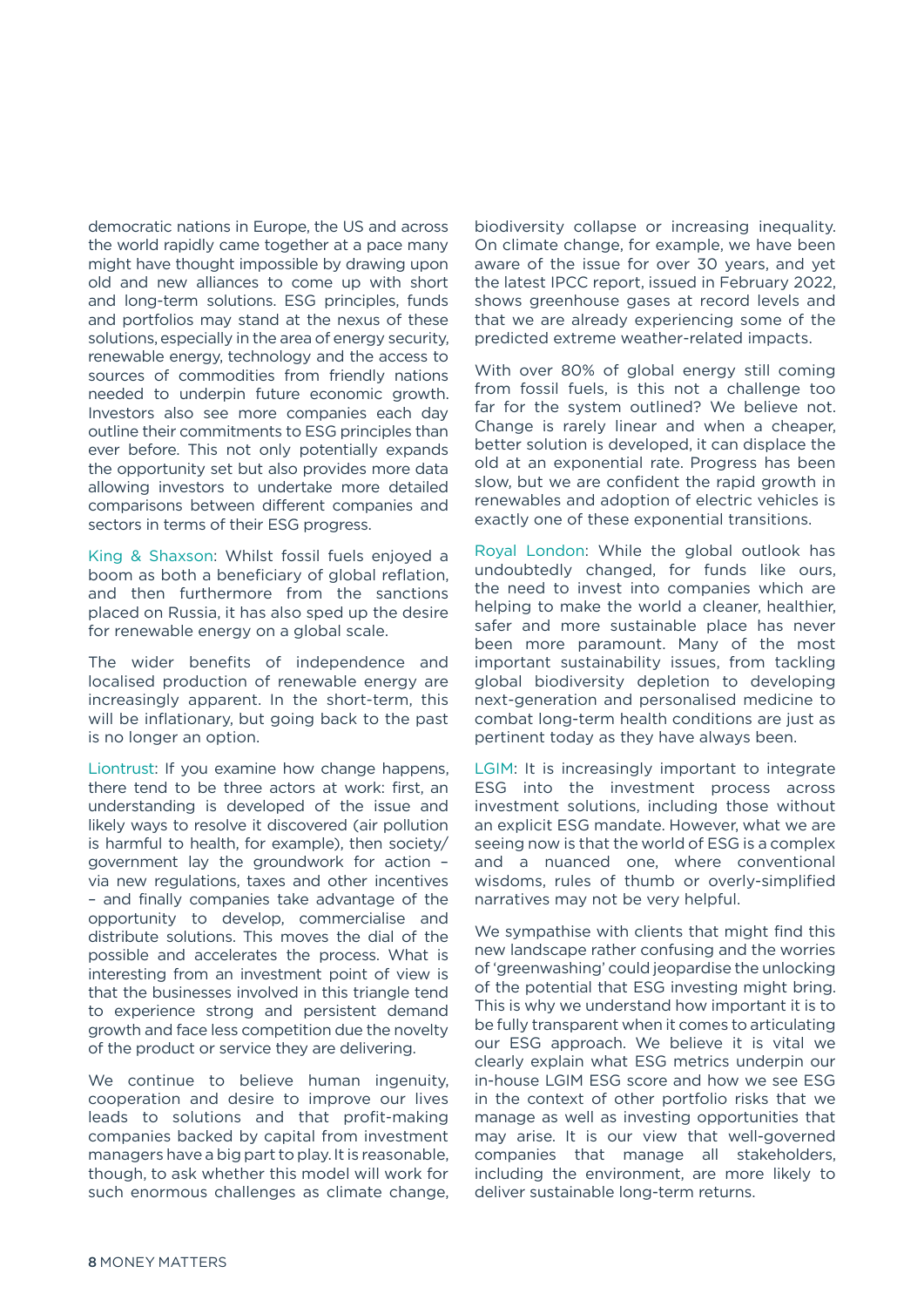## THE IMPORTANCE OF INVESTING IN SECTORS, NOT REGIONS

Where large

companies choose

to list their shares

often has very little

to do with their

business models,

or where they

make their money.



Ben Kumar, Senior Investment Strategist, 7iM

F or most of history, the investment world has focused on 'UK stocks' and 'US equities', and it's understandable when you consider that Amsterdam, London and New York were the first cities to make companies 'public', leading to the creation of stock exchanges.

However, that was in the 1600s. Around 400 years later and some of those bad habits

remain, but we expect things to change going forward. Historically, the link between stock markets and economies made sense; local businesses raised capital from local investors, and the profits made by those companies were pumped into their domestic economies.

Now, for the most part, the link between geographical location and the economy has been almost completely lost, as companies find new innovative ways to attain investment elsewhere and

as companies continue to scale in size and reach global audiences. Those older companies that would have sought local investment have now outgrown their domestic roots, while many newer companies ignore geographical borders entirely, something easily achievable for younger technology companies.

when it comes to building a balanced portfolio, and given the recent turbulence observed across the global markets, now seems like an appropriate time to reiterate that message. Prior to the Covid-19 pandemic, it was widely believed that a country and its primary stock exchange were meaningfully connected, an ideology that we have challenged in the past and certainly a belief that has

We often stress the importance of diversification

become increasingly evident over the past couple of years.

#### **Evolving markets**

Where large companies choose to list their shares often has very little to do with their business models, or where they make their money. Instead, the decision typically tends to be a matter of tax optimization, prestige and availability of global investors.

Looking at the UK's most famous stock market, the FTSE 100, it includes many

companies that started small and local. However, as they have grown, the UK has now simply become a convenient spot for it to keep its head office, with many of the businesses making most of their revenues overseas. BP, Diageo and Unilever have more interest in the habits of Chinese or American consumers than they do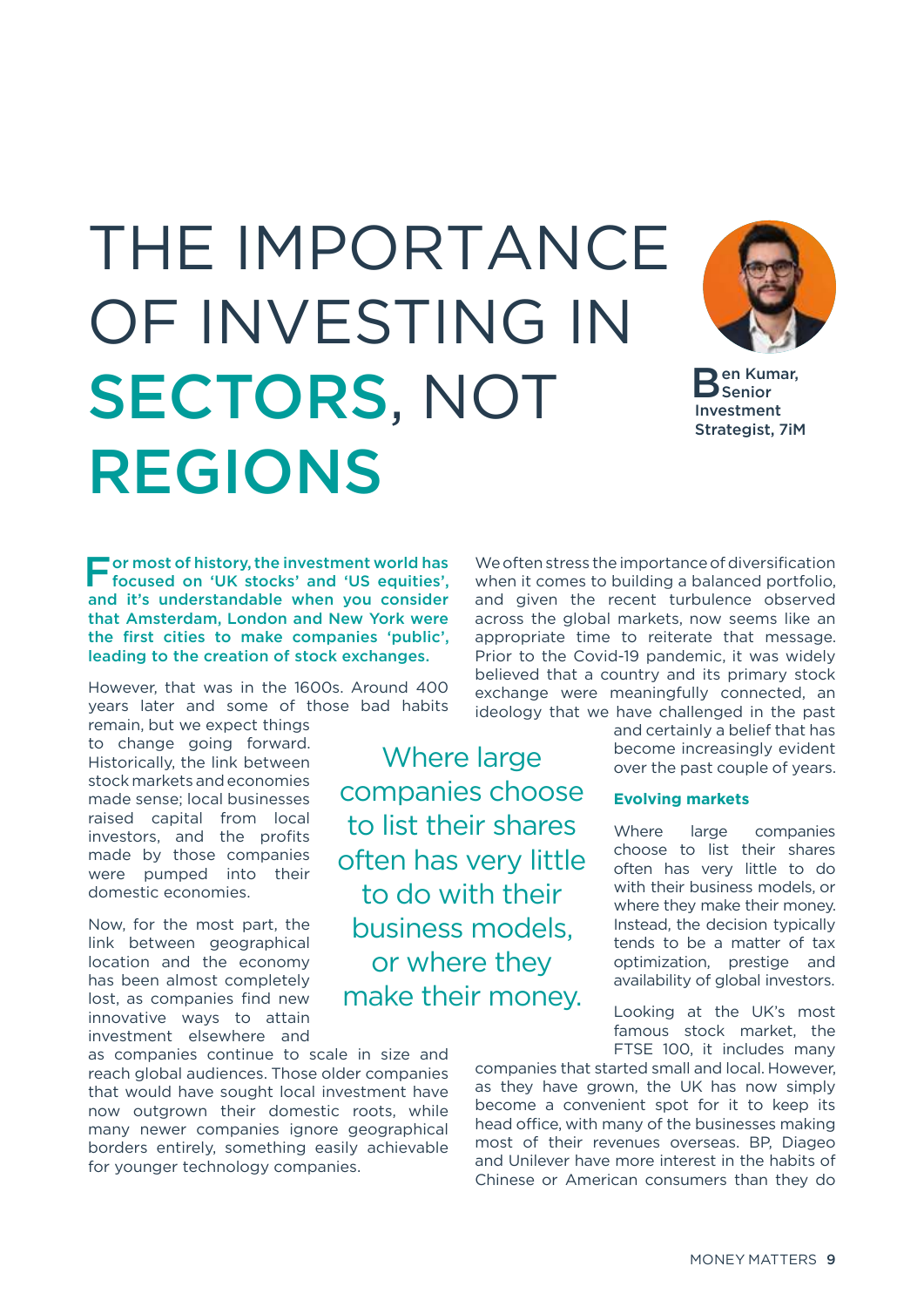

in what's going on in British highstreets. Even the London Stock Exchange Group itself only generates around half of its money in the UK.

Take Alibaba, for example. The Chinese consumer/technology behemoth is listed in New York, alongside three others on the list of the largest ten Chinese businesses. Moves such as these make complete sense, because the US holds the largest equity market in the world, meaning that overseas companies are likely able to raise more capital there than they would in their domestic markets.

Accessing overseas markets has become the norm and is often encouraged, as regulators in developing markets continue to entice foreign investors through easing regulatory requirements. Ultimately, company owners want to access the global investor base; and global investors want to be able to frictionlessly buy shares, regardless of the country of listing.

#### **Focusing on sector exposures**

It isn't uncommon for investors to make the wrong connections. For many, it feels rational to connect a country's prospects to that of the businesses listed there; to focus on the prospects for a certain economy, and then decide they wish to invest in their market.

However, at 7iM, we think that's wrong. The differences in performance between countries' equity markets largely comes down to sector exposures – NOT the underlying economy.

Whether as a result of historical accident. or different listing rules, or tax treatments, every equity market is different, tending to be dominated by one or two large sectors.

To give a clear example, the US equity market is dominated by technology firms, thanks to the magnetic draw of Silicon Valley and the prospect of easy financing. However, the reach and impression of those companies, such as Apple, Facebook, Google and Amazon, extends far beyond the US borders, allowing those firms to cement themselves as some of the largest companies across the globe. In line with this, if an investor is considering investing in the US, typically, they have to find the prospects for technology companies appealing, rather than just the outlook for the US economy. As we've seen already in 2022, the outlook for the US economy is bright, but the technology sector is struggling to make gains.

Or look at the UK market, it largely consists of global healthcare companies, oil companies and then some domestic banks. You can have perfect foresight about the direction of the UK economy, but if you haven't thought about the oil price or drug development, you've missed the mark! It can absolutely be worth investing in these companies (at times like the present for example), but to position portfolios for different worlds, investors have to look outside the UK.

This doesn't mean investing in regions is irrelevant – most investment vehicles are still

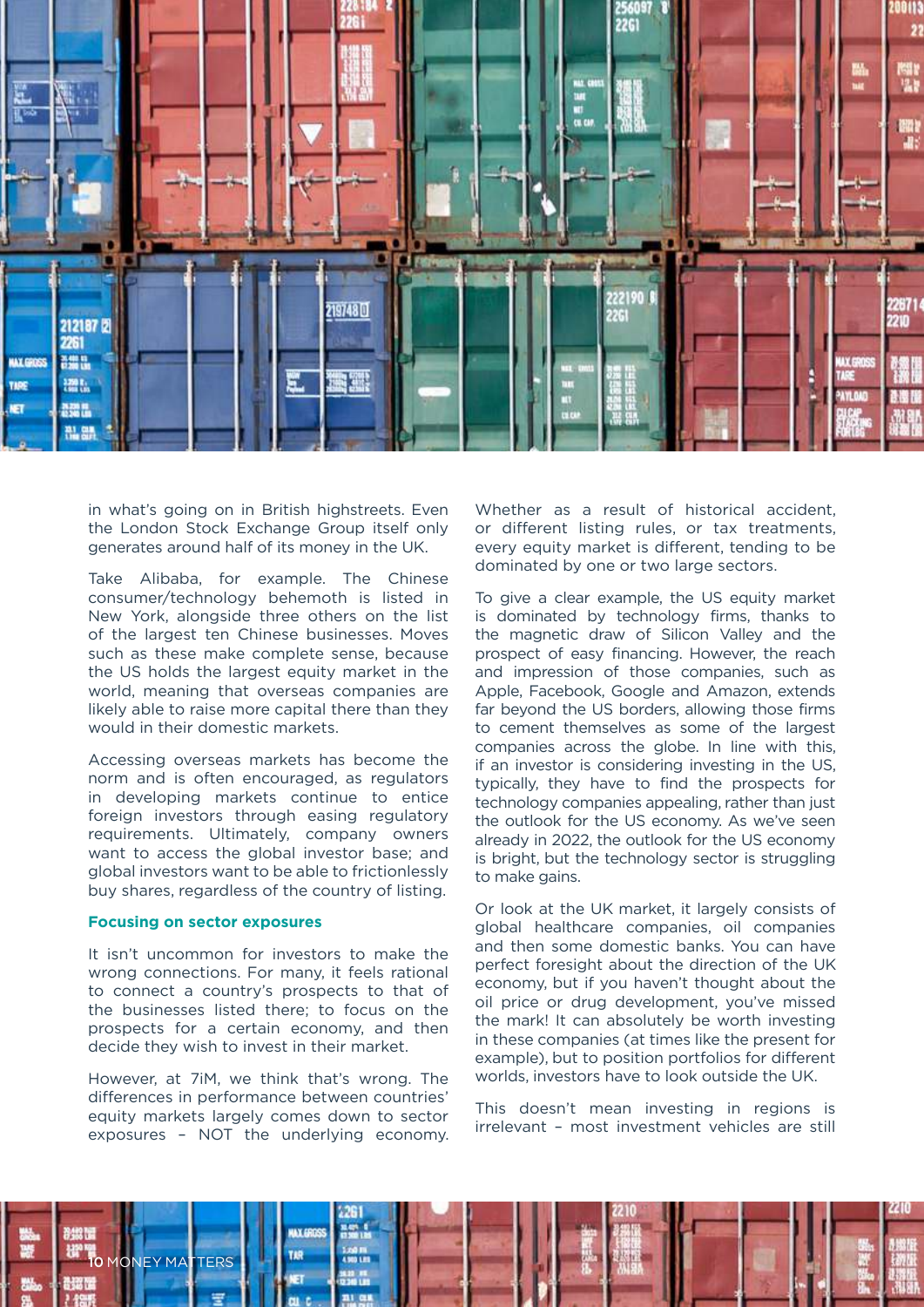![](_page_10_Picture_0.jpeg)

defined by geography – but that investors need to know what questions to ask, before having a view on the region. It's not about local politics, but instead about the global context.

#### **What about when to invest?**

We've talked about the importance of not limiting yourself to one region when investing, but we also want to highlight the significance of not simply investing on a calendar basis, but rather investing throughout the course of an economic cycle (or ideally even longer).

We're still in the first quarter of 2022, and we've witnessed a significant, unexpected event; the ongoing conflict in Ukraine. Unforeseeable instances occur every year, making it remarkably challenging to predict the next twelve months. Over shorter time periods, anything can happen.

Take Alibaba, for example. The Chinese consumer/ technology behemoth is listed in New York, alongside three others on the list of the largest ten Chinese businesses.

philosophy means you can position for the bottom of a cycle with the confidence that a high should follow, providing you give it enough time, which is usually longer than twelve months.

> At 7iM, we don't think our client's capital should be run in particular ways just because convention says so. Instead, we look for a robust and repeatable process that sees the world for what it is, rather than in terms of outdated traditions and tools.

> Please note that this article is intended for educational purposes only and should not be taken as investment advice. You must be aware that the value of your investments may go up and down and you could receive back less than you originally invested. Please consult your financial adviser before making any investment decisions.

To combat this, we urge investors to extend the time horizon on which they're investing. In simpler terms, we believe investing in long cycles – multi-year periods where lows follow highs, and vice versa – and believe this method can provide greater benefits. Adopting this investment

#### About our relationship with 7iM

7iM is an investment management partner of Wren Sterling, which means we recommend 7iM to our clients, alongside several other investment managers.

![](_page_10_Picture_12.jpeg)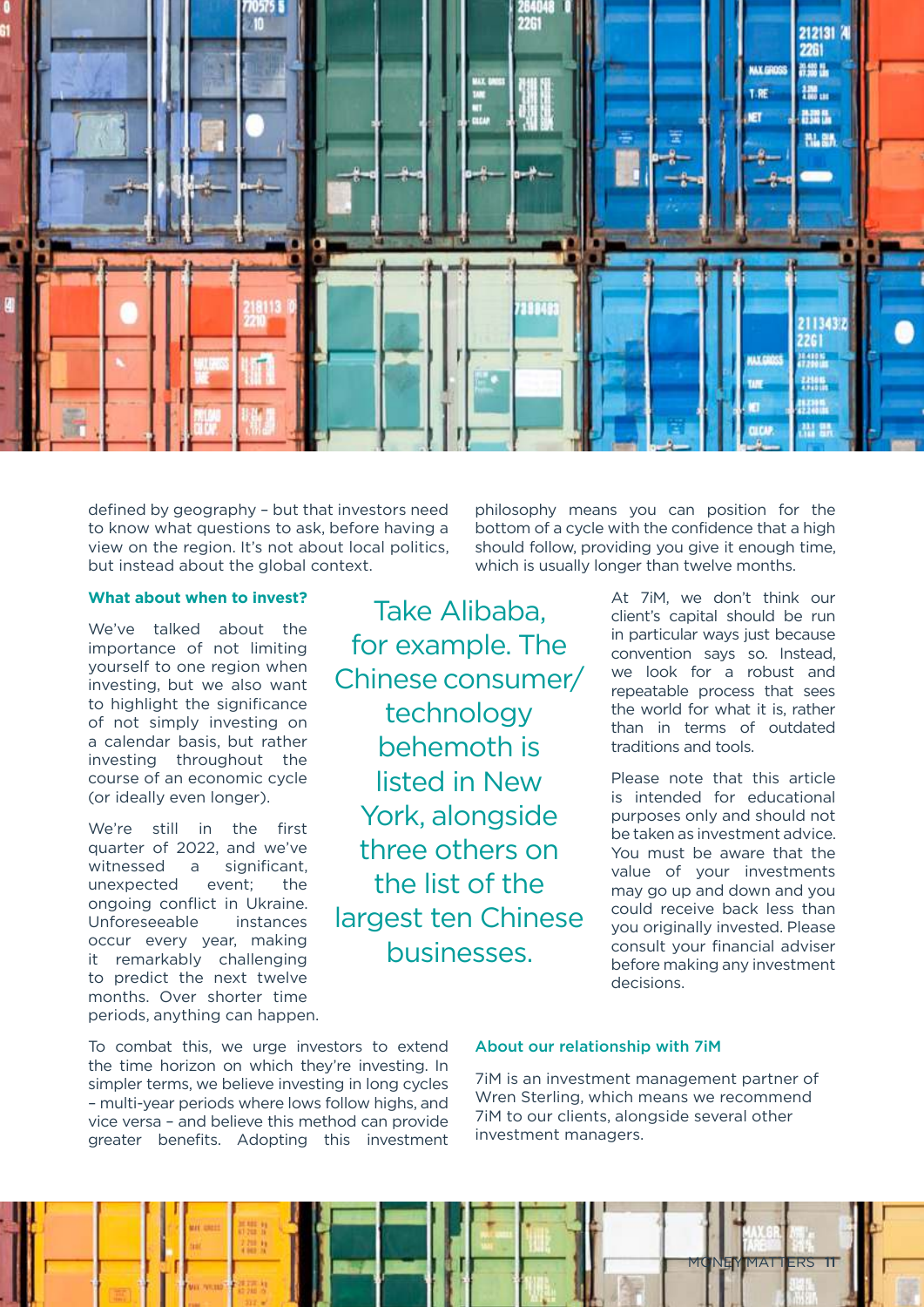## HOW OUR SERVICES ARE CHANGING TO MEET CLIENT NEEDS IN A CHANGING WORLD

![](_page_11_Picture_1.jpeg)

Gareth Hope, Head of Research

![](_page_11_Picture_3.jpeg)

Paul Chafer, Chief **Commercial Officer** 

12 MONEY MATTERS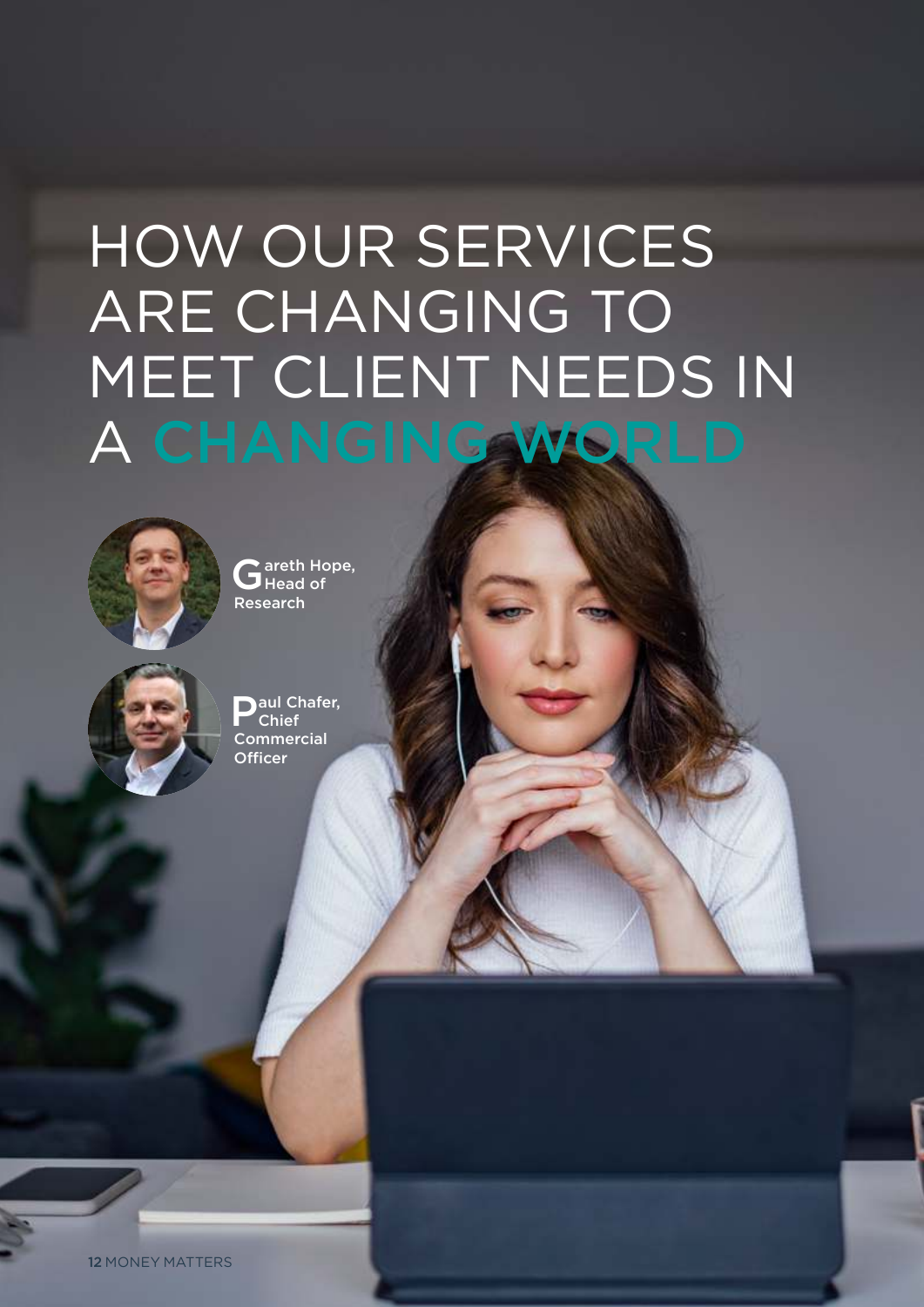You'd want to know your doctor was keeping up with the latest knowledge and research. And it's the same here. We've been working hard behind the scenes For Wren Sterling, financial planning has always been about<br>more than just investment returns. Of course, they're critical more than just investment returns. Of course, they're critical to financial plans succeeding, but recent years have really sharpened our focus on building solutions to meet more of the challenges our clients face, so our advice is truly holistic.

Paul Chafer and Gareth Hope, Wren Sterling's Chief Commercial Officer and Head of Research respectively, discuss how financial planning has been impacted by events of recent years, how it might evolve further, and the way Wren Sterling is setting clients up for the future.

#### Money Matters: In the face of so much global and domestic change, it's important to think back to why we work with a financial adviser in the first place. So, in your mind, what is the primary objective of financial planning?

Gareth Hope: Lots of clients ask about investing and recent performance, understandably. They can focus on investment return as the be all and end all – but that's not why we all go to work and earn money. Money is just a tool. We all have something in mind to use it for. It might be paying the bills when you no longer work, trips of a lifetime or helping your kids buy a house or go to uni.

That's the ethos I have – that financial planning is helping clients achieve a means to an end. Your adviser is there to help you explore and articulate your objectives, so you can do the things you want to do, rather than leaving a long bucket list.

Paul Chafer: There's an idea that your money should outlive you by a minimum of one day. Or more if you want to leave a legacy. But nobody – perhaps apart from people in the investment management sector – talks about "looking for a risk rated investment volatility return of xyz…". That's just not how people talk about money. We talk about our desire to own a house, to stop working at 56, or ensure grandchildren can get on the property ladder. We are pulled towards something we want to achieve, or pushed away from things we don't want to happen - like not being able to pay the bills in retirement.

#### MM: We've been through a very buoyant phase in the market for the last 10 years, but the here and now looks choppy. How important is investment performance is for client satisfaction?

GH: If a client sees poor performance in their investments – or less than they think it should be (because they're watching a benchmark) it's bound to lead to some unhappiness. I think the industry needs to be better at setting out what it can do for its clients. If we say "we help you pick better investments" then it's not surprising that that's what clients expect!

Our job is to help them articulate what they want and plan for how to get there. It's an emotive conversation to draw out what's important to them, and until we articulate that better as an industry, we will always be chasing last year's numbers.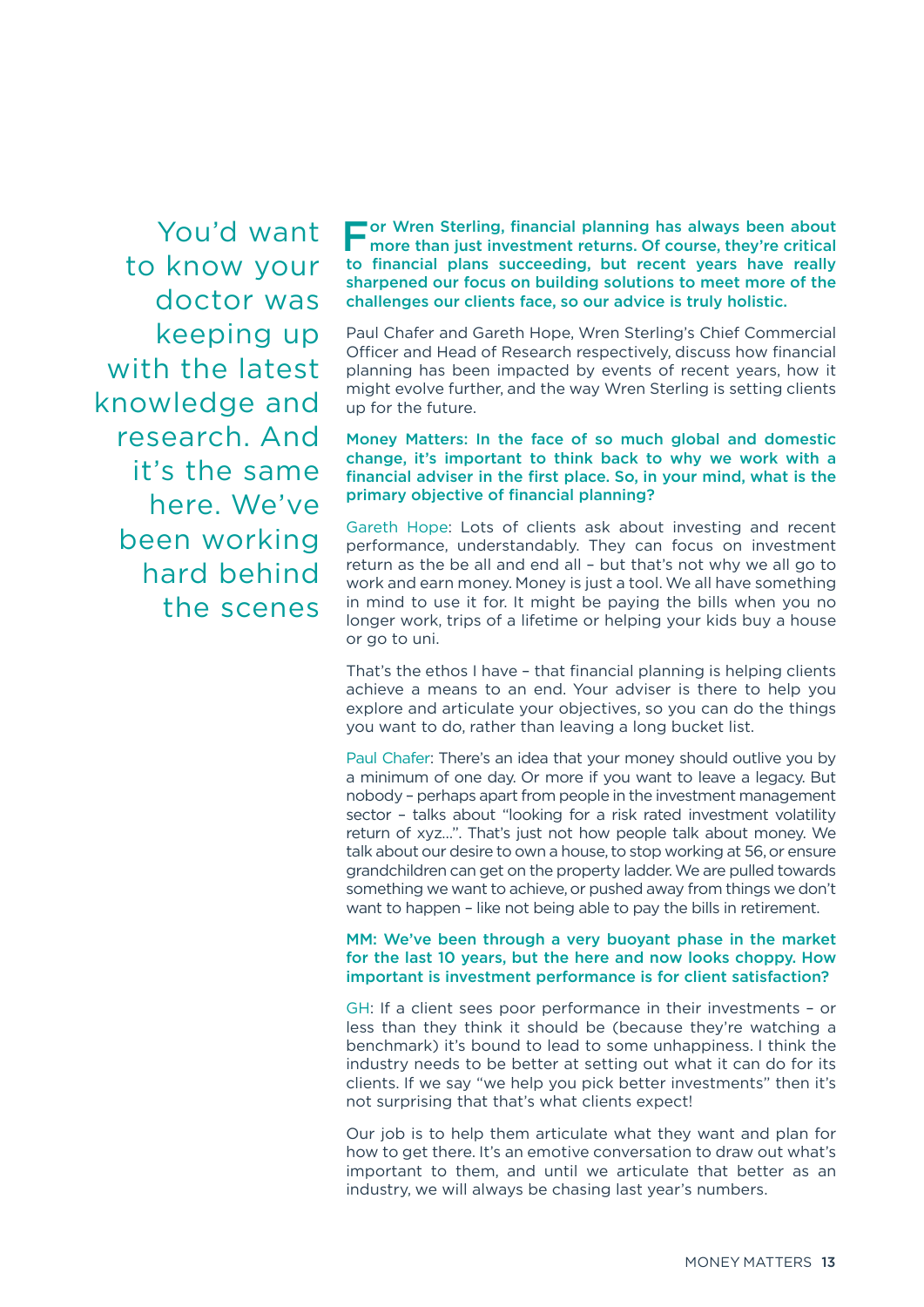PC: Financial plans are often part of a 10-year plus journey, and it's a fact that there will be some ups and downs. It's about being on track – on track to leave work at 56, to go on a cruise twice a year, mortgage paid off. That's why we have financial reviews. To make sure everything is working as it should, towards that long term plan.

#### MM: How do you think the demands of clients are changing?

PC: I don't believe the fundamentals of financial advice are changing, but I think the way that people interact with financial planning is. Our client surveys tell us people want regular contact and not necessarily in a formal context. It needs to be convenient and emotionally reassuring.

What we're concerned with is whether their objectives have changed. I don't want to run out of money, I don't want to live a life where I can't afford to do what I want to do.

GH: In a more connected digital world, clients expect things faster. In a world where I can login to my savings account and move money into my current account in 5 minutes, that's the expectation that's being built in the financial planning space. But this is an important point – it's not currently possible with most products and plans that we use with our clients. investments have to be sold which will typically take 3 or 4 days to land as cash. That cash is then sent to the client, which may take another day or so. Sadly, you're not talking 5 minutes, you're maybe looking at a minimum of 5 working days. It's a really difficult place

where expectations run ahead of capability and I think as an industry we need to be better at managing those expectations.

The providers we work with want to improve that when I speak to them. But that change always seems to take longer than any of us would like.

#### MM: So, what are we doing to make things quicker and easier?

PC: We've digitised some areas before and during the pandemic. Let's start with the most obvious changes, like online initial advice calls. Whole families have been able to sit in and ask questions about the reasons behind our recommendations, which has really benefited everyone – not least the time saved.

Behind the scenes, we've been reviewing our service programmes and investing in further operational support to help us process client reviews faster where we recommend no change to their existing investment strategy.

We've also been investing in technology and digitising processes to use human resource more efficiently – the upcoming use of Docusign to capture signatures online which reduces the need for paper (and also delays), plus helping more of our clients sign up for our PF portal where they can access live valuations for the majority of assets.

We're eagerly awaiting improvements elsewhere in the industry, like the much-vaunted Pensions

![](_page_13_Picture_12.jpeg)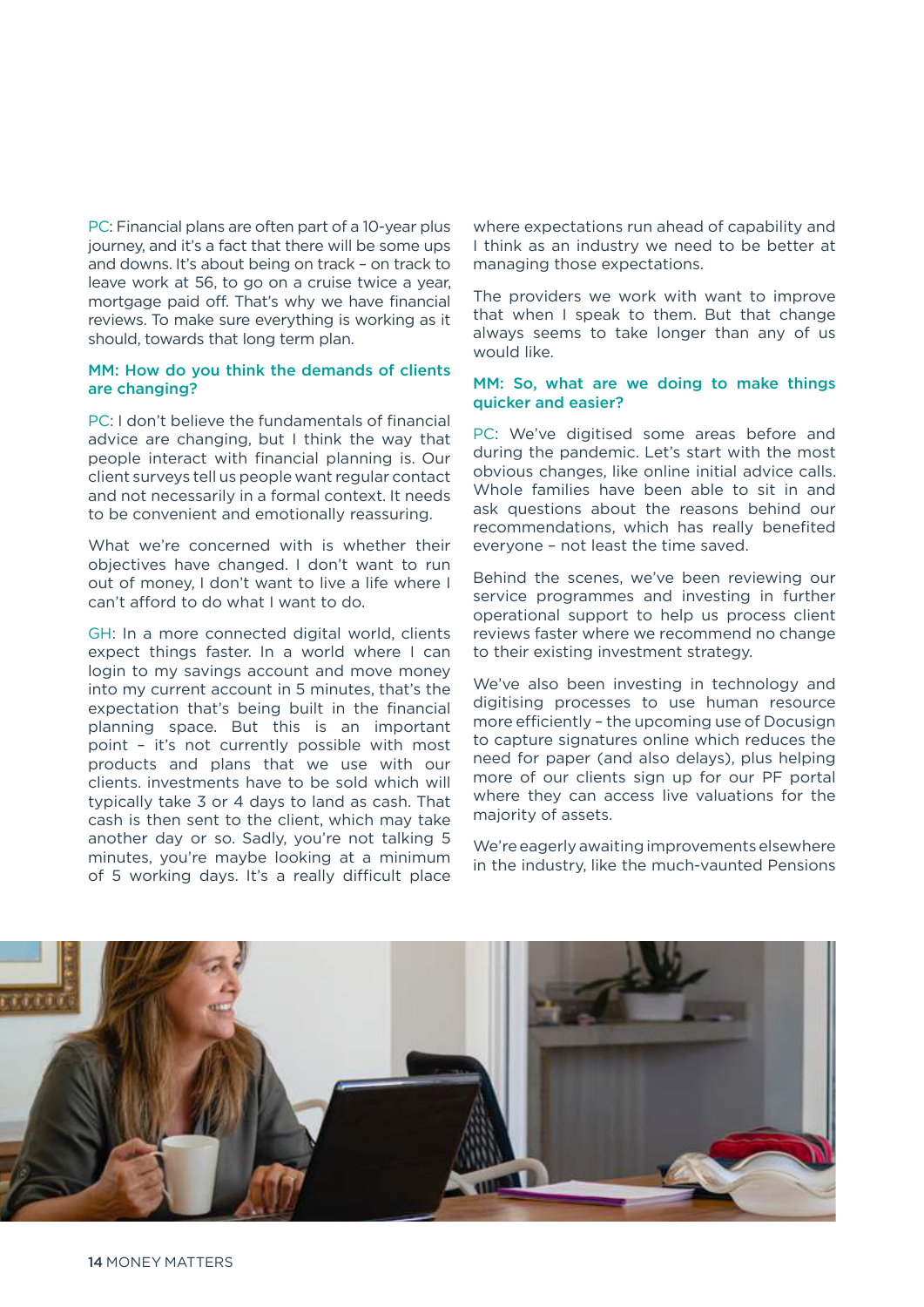### Financial plans are often part of a 10-year plus **journey**, and it's a fact that there will be some ups and downs.

It's about being on track – on track to leave work at 56, to go on a cruise twice a year, mortgage paid off. That's why we have financial reviews. To make sure everything is working as it should, towards that long term plan.

Dashboard. It should make the visibility of pensions much easier for everyone, but it's been delayed for some time, and I think many in the industry have made plans without relying on it.

#### MM: As part of the provider selection process do we consider how easy it is to work with them? How long it takes to return information? That type of thing?

GH: Yes, as much as we can, we look at how easy they are to work with. If they make mistakes, or are slow to get hold of information, then we factor

that into our decisions. All these things contribute to the client's experience with us, and it's important we give them the best outcome we can.

#### MM: Do you think the days of the once-a-year annual review with tea and biscuits are numbered?

PC: Yes, and I'll certainly miss the biscuits. But it's clear

from feedback that clients don't always need or want a yearly review – but they do want contact from their adviser. Others might need to talk to their advisers twice a year. It comes down to the client. Have they had a change of circumstances? Do they have a complex plan? The 'one size fits all' approach is certainly gone. And I think the pandemic has helped us all to think about this differently.

#### MM: What's in our advice tool bag when clients come for a review?

PC: As a business we're always keeping an eye on market developments. As things change in the market, we refresh the solutions we offer, and we also develop relationships with providers and partners who can help deliver services that we're not licensed to offer. You'd want to know your doctor was keeping up with the latest knowledge and research. And it's the same here. We've been working hard behind the scenes, on our clients' behalf.

> For those who haven't spoken to their adviser in a while, they most likely will not know about the work we've done on our ethical investing or intergenerational wealth offering.

> GH: Yes, and we've also been training our advisers on supplementary services. For example, estate planning, so

they know when to identify needs and where a third party is needed to fulfil it. For example, Will writing falls under that, but we're not solicitors. Our advisers will know who to contact on our clients' behalf.

PC: No one can be an expert in everything. But if you've got a complex situation, how do you know if you need a financial adviser, tax adviser or accountant? That's why we have these

The value of an investment can go down as well as up. Past performance is not a guide to future performance. Capital is at risk. The Financial Conduct Authority does not regulate taxation and trust advice, will writing, estate agency, Accountancy, Solicitors and some aspects of funeral planning.

I think the industry needs to be better at setting out what it can do for its clients.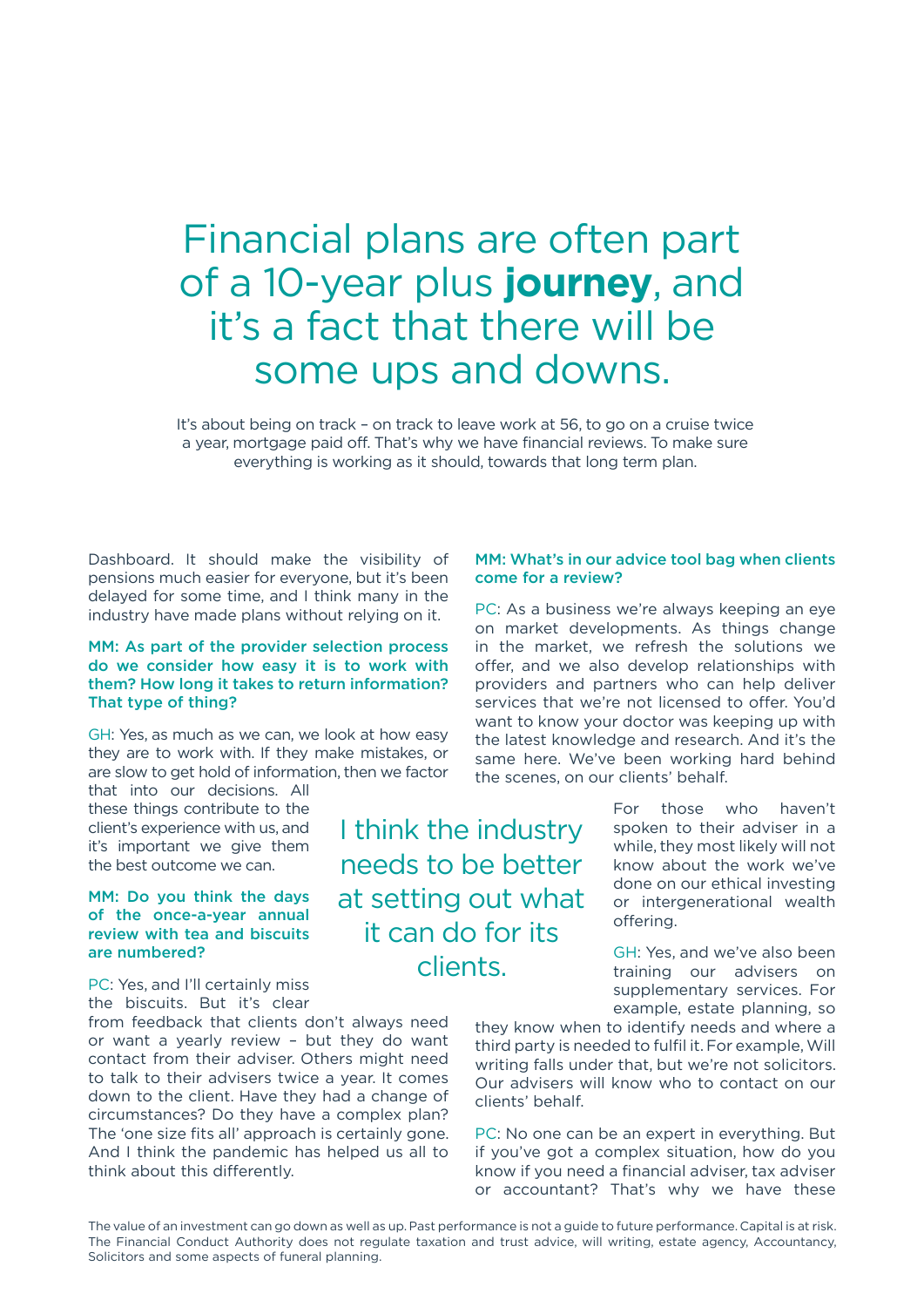relationships. We've done the leg work so our clients have access to a trusted professional, at their point of need. The advantage of going through us is that your adviser remains in the conversation and will have factored it in to your financial plans. Sometimes things don't work out as well, so having your adviser there to give things a nudge is also to your advantage.

#### MM: What can clients do if they require a service that we don't already offer?

PC: Recently a client asked me for help locating their pensions as they were having trouble locating their benefits. We don't provide a pension tracing service, but we did point them towards the resources they needed. If these requests are a one-off – it's a sign posting job. If it's a regular occurrence, then we'd see there was a need among our clients and a need for a more formal solution, which we would put in place.

In some cases, we get there first. We launched our ESG investing offering prior to the explosion of interest in 2020 and we've had relationships with other professionals for many years – we probably haven't been effective enough at communicating that to be honest. Our training will make our advisers better at picking up those needs too.

What we're seeing now is more of a focus on estate planning. The pandemic has focused minds and given people time, so we've had a lot of enquiries for Will writing services and creating Trusts and we've provided training accordingly.

My advice to a client is; if you've got a requirement that your adviser doesn't know about but you're not sure whether we can help, just ask the question. We might not be able to meet it ourselves, but there's a good chance we can recommend a professional that we're confident in who understands our client service ethos.

#### Do you require any of our additional services?

Please speak to your adviser in the first instance and they can refer you to one of our trusted third parties, if required. If you can't see a service you require on our list, please raise it with your adviser or you can contact Wren Sterling's Commercial team directly at commercial@wrensterling.com

![](_page_15_Figure_8.jpeg)

#### Wren Sterling's extended services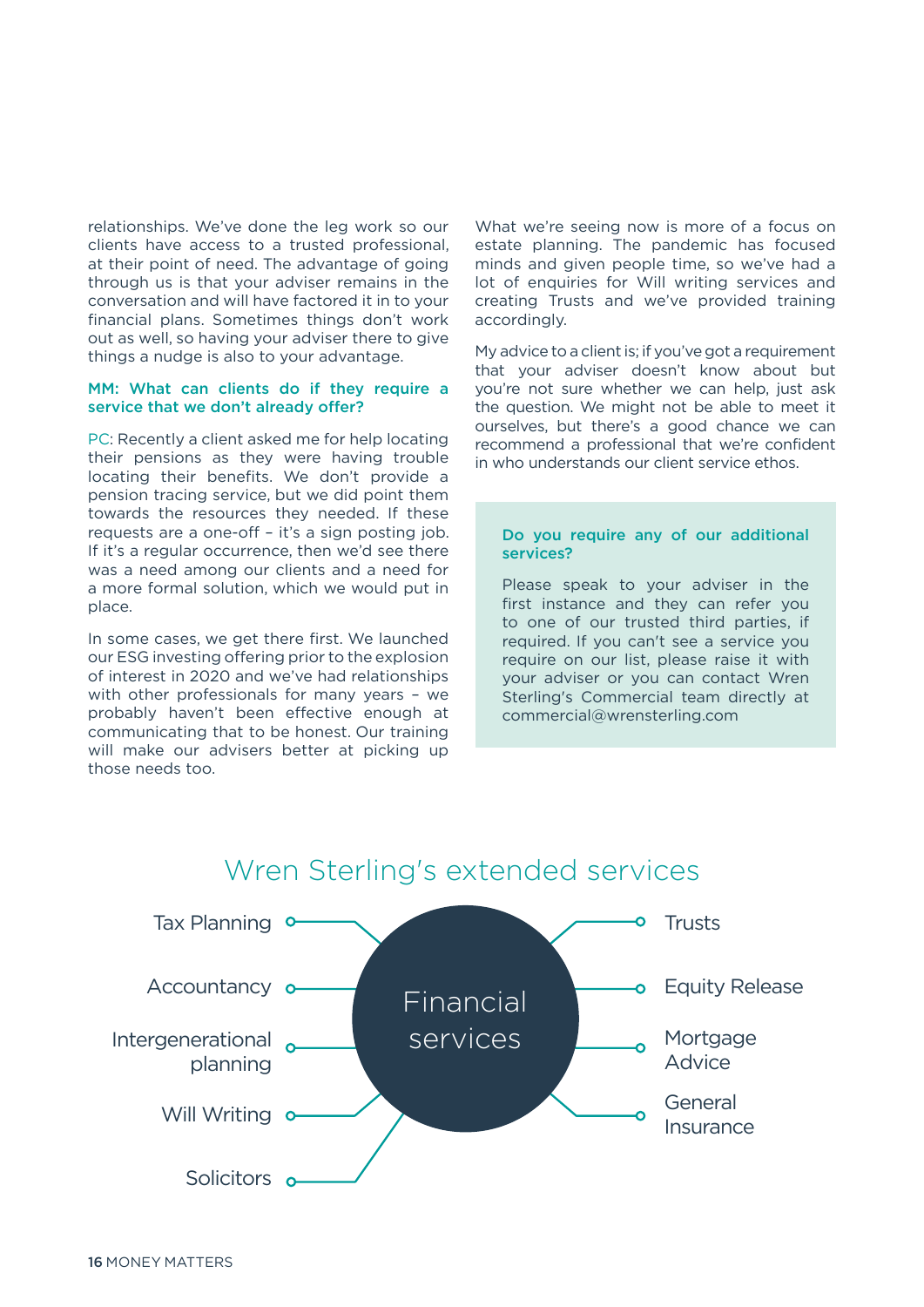## PROTECT YOUR INCOME IN RETIREMENT

A ndrew Tully, Technical Director, Canada Life

Until relatively recently,<br>we have enjoyed low we have enjoyed low inflation, low borrowing costs and a rising equity market with (mainly) low volatility. But as we look ahead, we face more challenging times - especially for those nearing or in the early years of retirement.

Understandably, this is a worrying time for retirees. The Bank of England predicts inflation could rise above 8% this year - well above their target of 2%. With the outlook remaining unclear, rising inflation is quickly becoming a retiree's nemesis.

At the same time, interest rates and bond yields are on the rise, which could bring volatile equity markets as investors move their money towards less risky investments but still attempt to get above inflation returns. It can be tempting for pensioners to 'disinvest' their savings in such conditions – an explicable reaction to volatility when sustaining financial loss becomes a tangible threat to their income. But having too much money in cash can prove just as risky, as savings have no chance of keeping pace with inflation.

If you're nearing or are in the early years of retirement, it's important to be aware of these risk factors. Here are some simple steps you can take to protect your future wealth.

#### Set yourself clear goals

According to new research1 from Canada Life, 70% of people are working to achieve financial stability. But over half of people (52%) said financial As we all face into increased global instability and a dramatic rise in the cost of living, having clear financial goals has never been so important.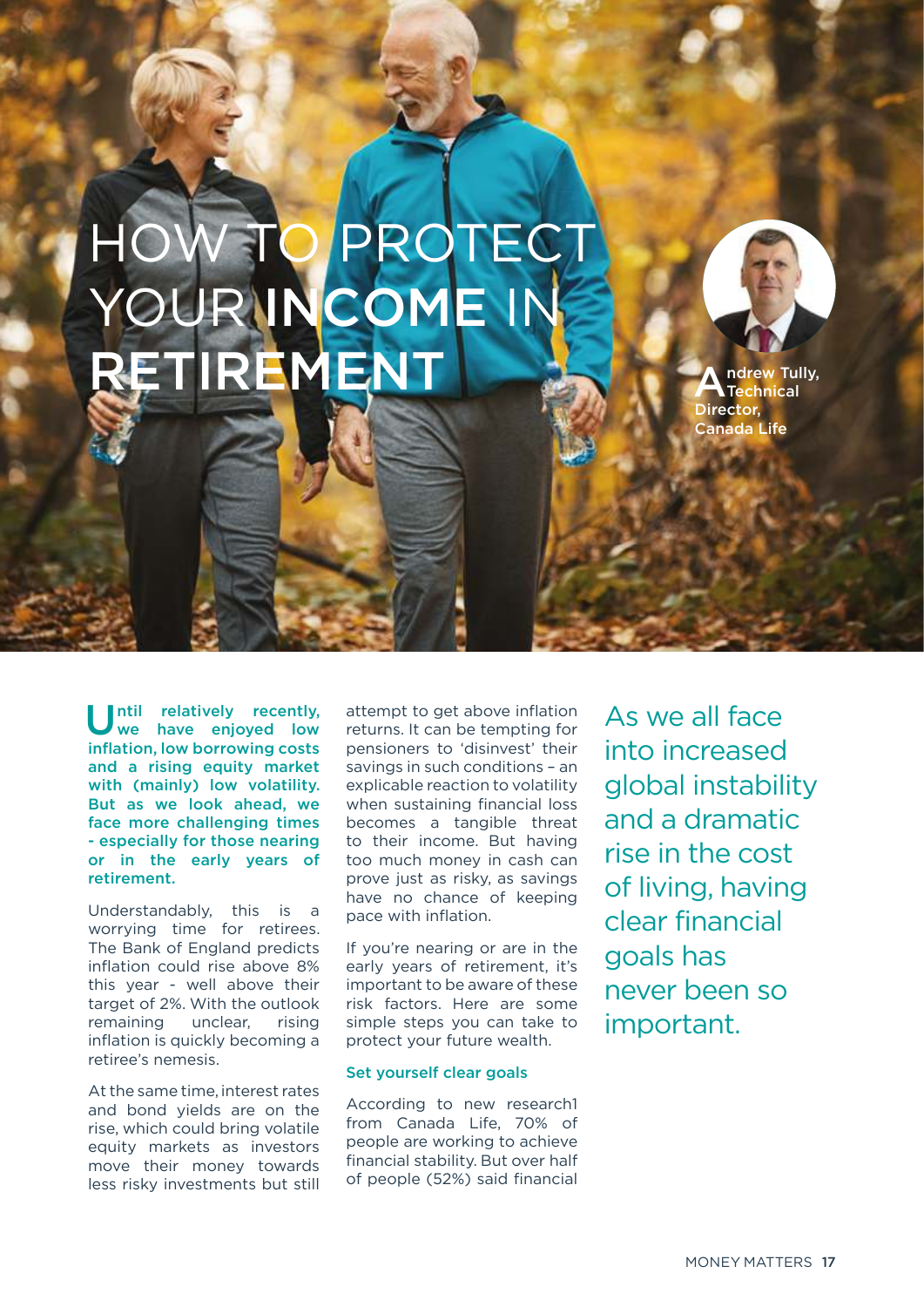barriers were the biggest obstacle to achieving their goals leading some to put their retirement plans on hold.

As we all face into increased global instability and a dramatic rise in the cost of living, having clear financial goals has never been so important. Like anything in life, when we have a clear view of what we want to achieve, we are more likely to get there – even when things don't quite go to plan. Your financial adviser can help you set realistic financial objectives or review the goals you have if you've not looked at them for a while.

#### Review your investment strategy

Now could also be a good time to review your investment strategy with your financial adviser. In most cases retaining your long-term approach will be the right decision if your goals remain the same, but it's worth making sure you are suitably invested for growth to avoid inflation eating away at your retirement savings in real terms.

Your adviser can also help you ensure any income withdrawals are as efficient as they can be. In the industry we call this 'sequencing risk'. In other words, you are better to withdraw money from less risky and volatile assets, so that in the event of a market downturn, you will be cashing in fewer units than if you are withdrawing from a riskier fund that may have taken a bigger fall in value.

You might also want to consider ways to reduce your investment costs, but this is a conversation you should have with your financial adviser.

#### Guarantee essential expenditure

If you don't have any guaranteed retirement income, other than the State Pension, you might want to consider talking to your adviser about when is the right time to buy an annuity. A cash lump sum will buy you a guaranteed level of income for life, which will ensure you can pay your bills and buy food. The level of income you get will vary depending on your requirements. You can link it to inflation so that it grows over time, and if you have a health condition you might qualify for a better rate.

Annuities have gone out of fashion since the flexible pension rules were introduced in 2015, but they still have their place – even if it's just to

ensure you have guaranteed income which can cover your basic expenses, while having the remainder of your pot available in drawdown to give flexibility. Indeed, there are pensions (such as the Canada Life Retirement Account) that allow both a guaranteed income and flexible drawdown to be managed in one place, enabling you to control the amount of income you take and how much you leave invested, according to your changing needs.

#### Minimise the amount of income you are taking

It seems obvious, but one of the first things you can do to help your pension savings is to spend less of them. Every time you take income, you are cashing in a finite number of units. So now is a really good time to tighten your belt as the less you withdraw, the more units remain in your pension, and the easier it will be for your pension savings to recover should markets fall. If you can't reduce your expenditure, but have sufficient savings in other wrappers, such as cash, you might want to consider dipping into them instead.

#### In conclusion

When it comes to retirement income, having clear goals and maintaining flexibility is key. Many of us believe we have the power to achieve our own goals, however it's human nature to feel overwhelmed by the challenge, especially when many things outside of our control are changing. A great first step is to check in with your financial adviser who can reassure you and work with you to create the right path to financial freedom, whatever life is about to throw at us.

#### About our relationship with Canada Life

Canada Life is a partner of Wren Sterling, which means we recommend Canada Life to our clients as an retirement solution, among others.

Source: The research was conducted in partnership with Savanta via an online survey of 3000 consumers running from 27th July to 12th August 2021.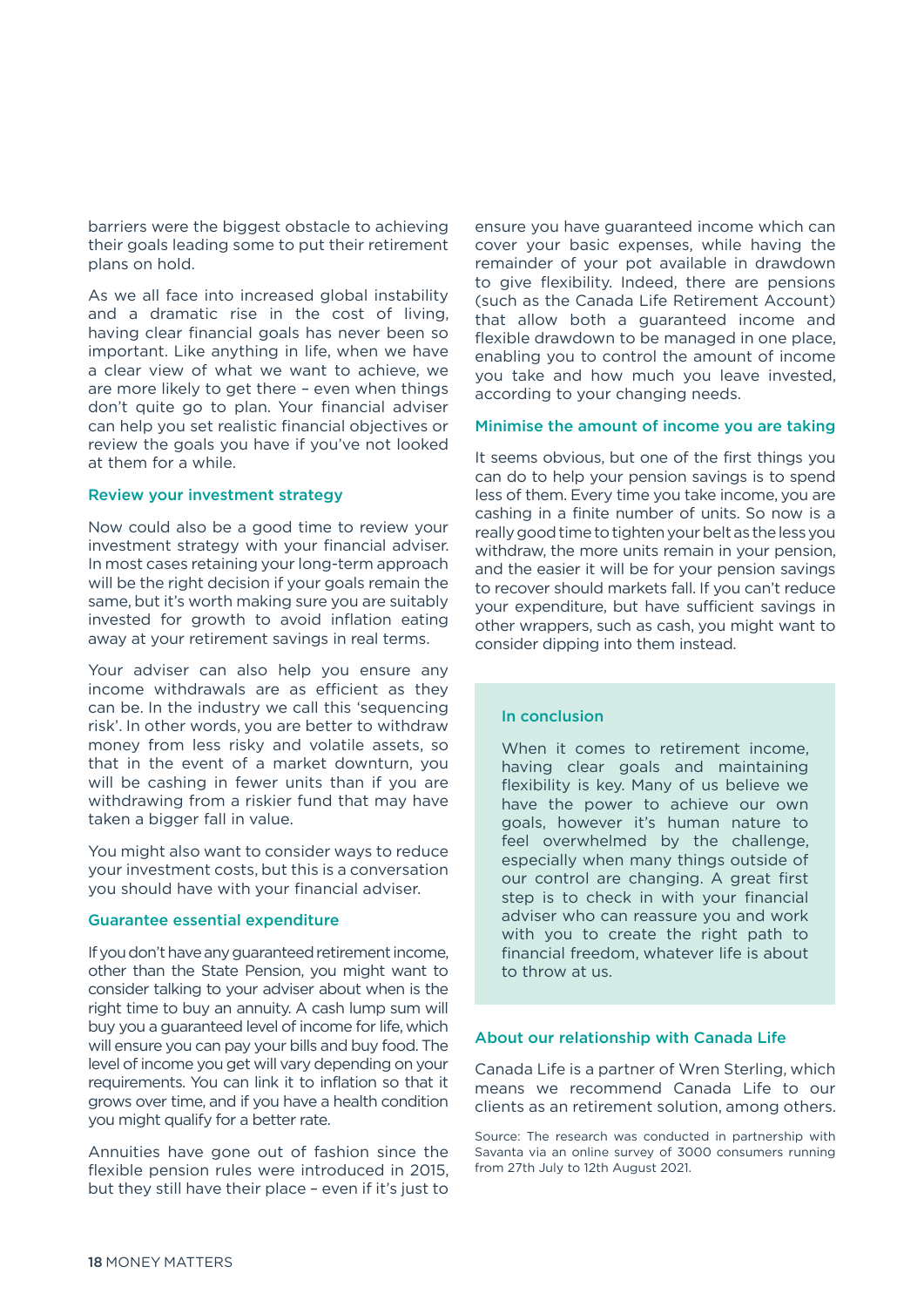## DIVERSIFYING YOUR **RETIREMENT INCOME**; IT MIGHT BE **EASIER** THAN YOU THINK.

Increasing numbers of people across the UK are using their home to help support retirement. That's why Wren Sterling is working with The Equity Release Experts to provide a service for our clients. Here, The Equity Release Experts explain how the service works and the role it plays in providing funds in retirement in certain situations.

It's a typical Sunday. Perhaps you are enjoying some time in the garden or are doing a little DIY, maybe you have family visiting, and not just because you have the best roast potatoes and Yorkshire puddings.

We all use our free time differently of course, however we're all united in a set of common goals when it comes to financial management if approaching or within retirement. Generally speaking we don't want to have to worry about funding our retirement plans. Like me, you may also feel a broader financial responsibility towards the younger generations of your family, after all it's likely much bigger than it used to be.

Through life we're all impacted in some way by the same economic factors of course. Inflation in the 12 months up to March 2022 rose by 6.2%<sup>1</sup> which could erode the value of your pension. This has been driven by several factors including significant price rises in consumer goods, and more recently significant rises in the cost of energy<sup>2</sup>. For those who are working, on average, this could mean a real term decrease in pay. If, for instance, your son or daughter received a 2.5% pay rise in the last 12 months this could actually be a pay cut of – 3.7% in real terms.

Final salary pensions are also significantly reducing in number, with only 1/6th of all UK schemes open to new employees<sup>3</sup>. The age of generous pension plans is beginning to come to an end. This means the younger generation may have to pay more in to benefit from the same level of retirement as the previous generation via a typical defined contribution pension scheme.

Throughout life we are all met by financial challenges and changing advice needs. From setting up a child ISA, through to contributing to our first pension or buying the first home, and onto tax and investment advice perhaps as we plan for retirement.

Home, the place where families are together the most, is likely your biggest asset.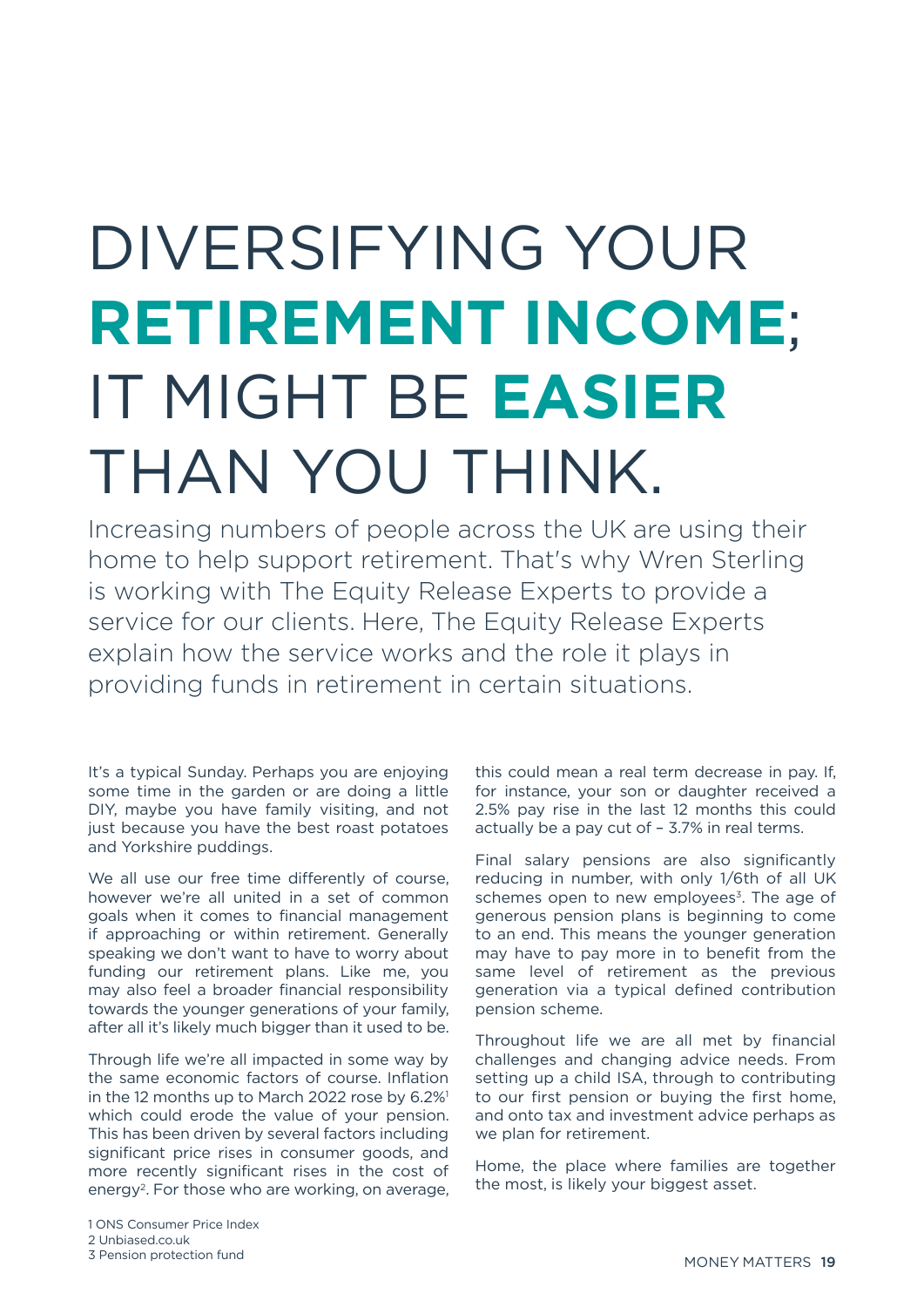In the last 12 months up to March 2022 house prices have jumped significantly again by 14.3% with the average property value now sitting at £265,312<sup>4</sup> . The housing market is a highly localised one of course depending on the postcode.

## In the 20 years running up to 2020 house prices have risen by 207%<sup>5</sup>.

Homeowners who purchased property before the year 2000 have likely seen their property value significantly increase, however for family members to own their own home it's become increasingly more difficult. It's not all about the 'ladder' either. High quality affordable housing is hard to come by. Is the house big enough, close enough to a good school, or close enough to existing family or friends? The challenge may sound familiar of course. Salaries haven't kept up with house price inflation which has left many a long way off from owning a suitable home or upgrading as family grows.

This is one of the reasons why 'equity release is growing in popularity to help support retirement plans and family members more generally'. If you look at equity release, the number of new plans taken out by customers in 2021 hit 41,991, and overall the market is more than 5 times bigger compared to 2011<sup>6</sup> . The average amount released from the home is also up at £104,792. There is no single reason for the rise in the product's popularity, however the economic factors cited are certainly playing a part.

Looking at lifetime mortgage products they've certainly evolved from the days of high interest rates and low product choice. The average interest rate in 2021 was 3.6%, this is down from 5.1% in 2020. The number of products has significantly increased, becoming increasingly more mainstream over the last decade. Customers now have over 700 products to choose from, with well-known brands entering the market such as Standard Life and L&G alongside dedicated brands like more2life.<sup>7</sup>

The product hasn't just become more competitive it's also become more readily available and is being used increasingly alongside a pension pot to help plan for retirement. Here are some benefits you may not know about;

4 Nationwide house price index March 2022

5 homewardlegal.co.uk/news/post/uk-house-prices-treble-in-20-years

6 mortgagefinancegazette.com/lending-news/equity-release/new-equity-release-goesthrough-200m-barrier-18-10-2011/

7 Key Group Market Monitor 2021 full year

![](_page_19_Picture_10.jpeg)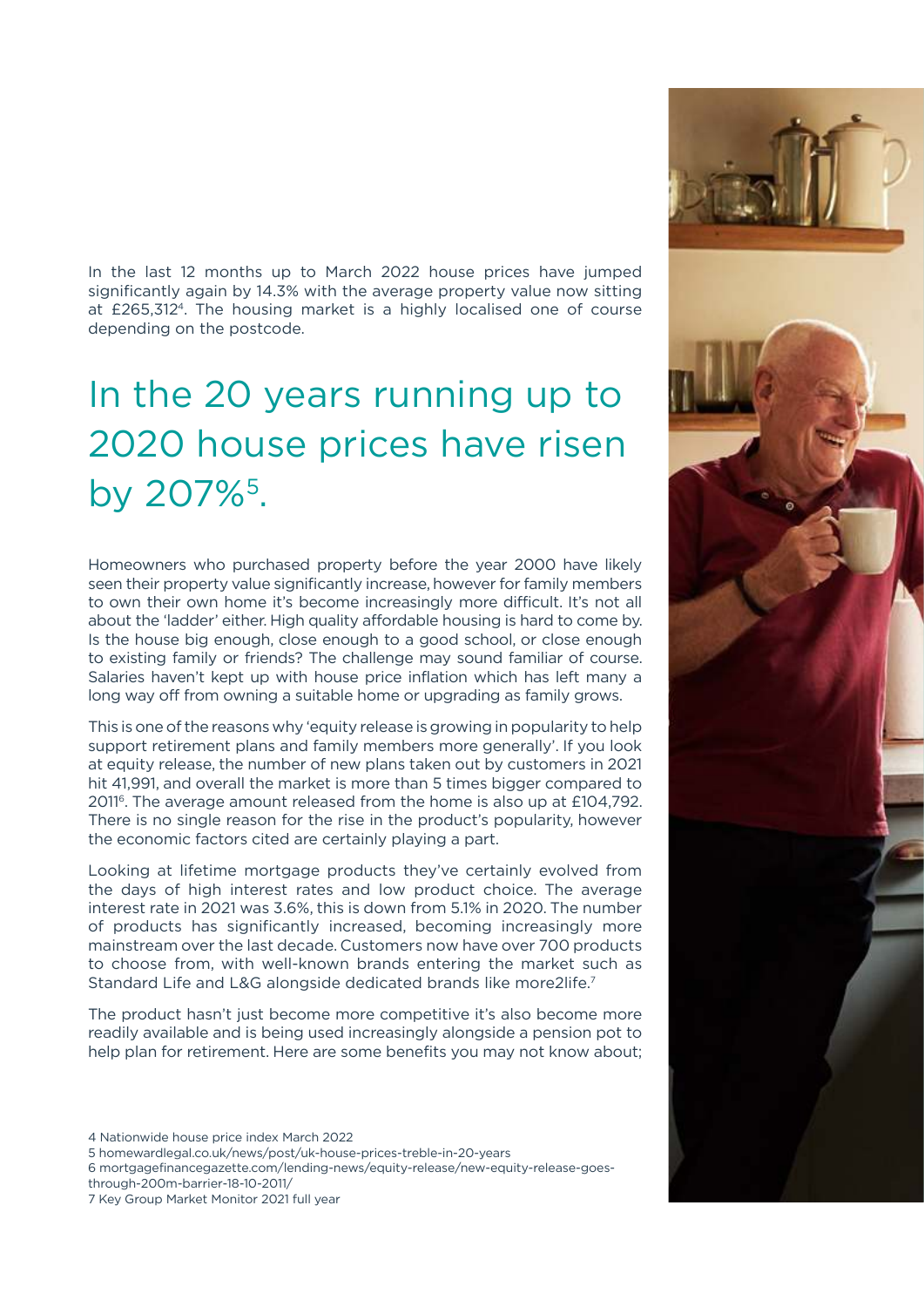![](_page_20_Picture_0.jpeg)

#### 1. Money released is tax free

Money released from equity release is tax-free. You will have to consider this against the cost of the lifetime mortgage

#### 2. Manage your exposure to inheritance tax

Accessing housing wealth for gifting purposes – a use of equity release – will reduce the value of your estate Gifting through equity release could allow you to see your family benefit from an early inheritance.<sup>8</sup>

There are also some common myths around equity release like any other financial product, how many of these myths have you heard?

#### Myth 1: Equity release is only for those in existing debt.

Whist equity release can be used to pay off existing debt or even an existing mortgage the uses of the funds are extremely broad. Last year 22% of Key Group customers used the funding for gifting to a family member for instance according to the Key Group Market Monitor 2021

#### Myth 2: Equity release can't be trusted

Equity release is a fully regulated industry, all plans we recommend adhere to a set of consumer-centric Standards set by the Equity Release Council (ERC) and the market is regulated by the Financial Conduct Authority.

#### Myth 3: You won't own your home

All ERC approved plans must allow you to remain in your home for the duration of your life.

Therefore you may benefit from a more holistic approach to your retirement planning as increasing numbers of people like you consider the options available.

Wren Sterling have partnered with us at The Equity Release Experts to offer independent advice when it comes equity release options. The advice process is robust, and if equity release isn't right for you we will tell you. In the first instance you should speak to your Wren Sterling financial adviser, and if interested we can chat through your options.

Please note: A lifetime mortgage, the most popular type of equity release, is a loan secured against your home. Equity release will reduce the value of your estate and may affect your entitlement to means tested benefits. You should always think carefully before securing a loan against your property. Unless you decide to go ahead, our service is completely free of charge as our fixed advice fee of £1,499 is only payable on completion of a plan.

The Equity Release Experts do not provide advice on tax planning and our equity release advisers do not give tax advice.

8 Key Partnerships Wealth Guide CKP796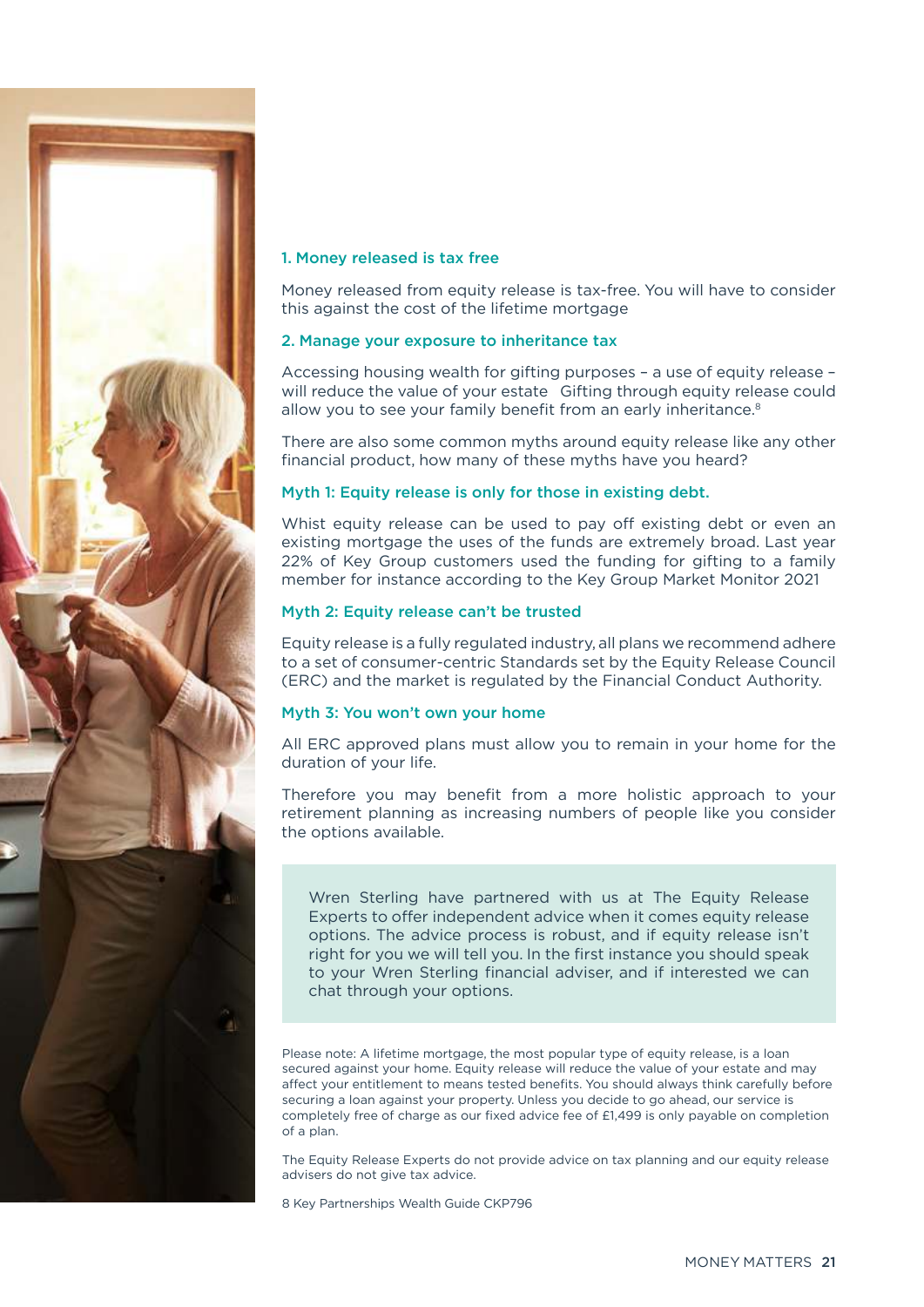# COST OF **LIVING** HACKS

Independent financial advisers focus on making money<br>work harder. That is usually through a holistic approach ndependent financial advisers focus on making money to financial planning; pension and investment advice, protection and structured estate planning.

But at a time when everyone is likely to feel the pinch on day-today bills, it's worth a quick think to see if you can offset some of the increases with some simple tricks.

We've collated some hints and tips from a few sources and there's plenty here for the whole family. Some might be obvious – you're probably already doing some of them – but it might just spark an idea…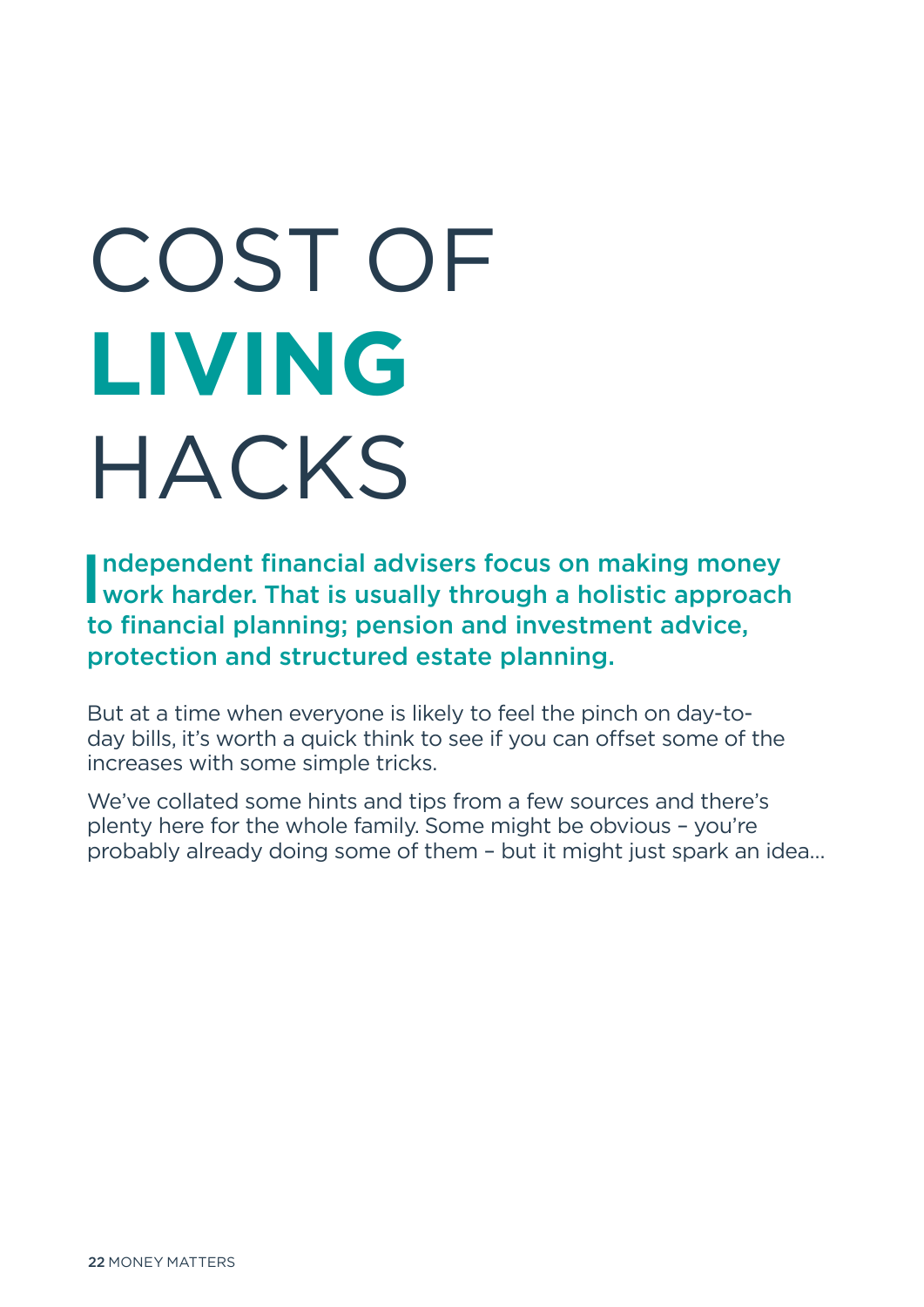![](_page_22_Picture_0.jpeg)

#### **SHOPPING**

#### **Be paid to shop**

Cashback credit cards went out of fashion for a time but they're starting to reappear now and if people do tighten their belts, you can expect competition for customers to increase again. It's worth revisiting the cards you have now to see if the benefits are worth it.

There are also online schemes, like TopCashback, which if you can get your head around doing your online shopping through its site, can generate money back. TopCashback pays £30 into your account when a friend you have signed up earns their first £10 cashback. Quidco gives you £25 cashback for each friend who earns their first £5 cashback.

#### **Stretch your points**

Clubcard and other loyalty points can be exchanged directly for money off your shopping, but there are other ways to spend them – such as meals out, RAC membership and airmiles.

#### **Go incognito**

We really like this one. If you're shopping around for flights or train travel the price can change depending on whether the company you book with has logged the internet cookies from the last time you visited the site. This is called dynamic pricing and can dramatically

increase the cost of a deal if the company thinks you're about to buy it. If you use an incognito web browser you may get better prices, as if you were a new customer. Most browsers have an easy way to open an incognito window from the top of your screen.

#### **Perks at work**

It's worth checking if your employer has a scheme that give you money off goods or twofor-one cinema tickets. Some give big discounts and others have cashback cards that give you £11 spending for every £10 you top up. Many employees are also eligible for things such as free eye tests or bike-to-work schemes.

If you're employer doesn't have this set up, Wren Sterling can arrange this, as we have access to discount shopping providers – speak to your adviser for a referral to our Corporate team.

#### **DRIVING**

#### **Get a petrol deal**

Any saving you can make on fuel will be welcome and if you're regularly using stations that provide loyalty schemes, it is worth looking into. BP, Texaco and Esso are some of the stations with schemes.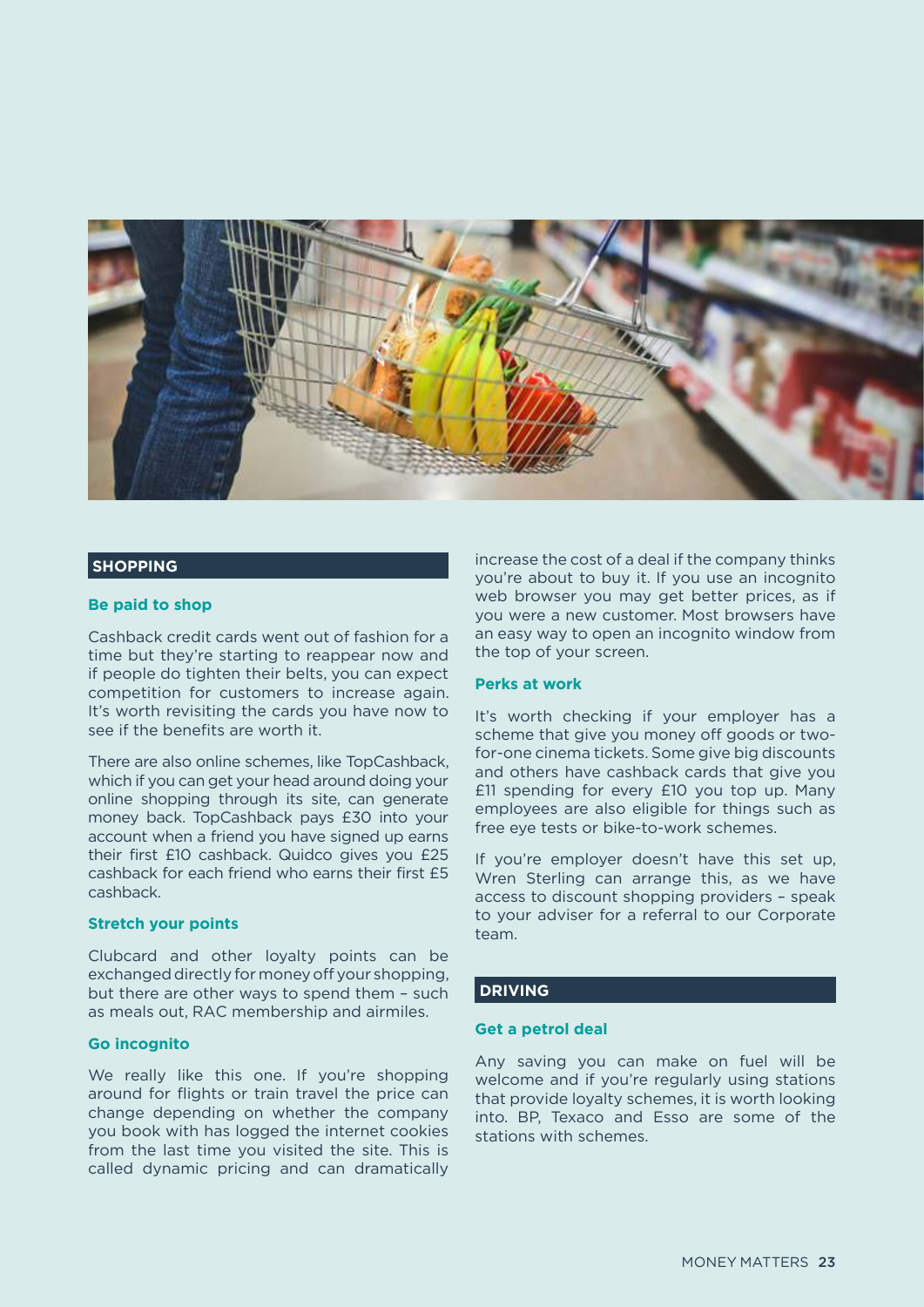## **eight** areas to target

bring your budget under control with these cost of living hacks

![](_page_23_Picture_2.jpeg)

#### **ENERGY**

Do your best on energy, turn down your heating, change lightulbs, check fridges, and avoid expensive calls.

![](_page_23_Picture_6.jpeg)

**YOUR FINANCES**

Switch banks, and get bank cashback.

![](_page_23_Picture_9.jpeg)

#### **SAVVY SPENDING**

Subscribe to save, even of coffee, Go Premium, buy stamps, cheaper childcare, get help with care costs, pay insurance upfront, and check warranties.

Be paid to shop, stretch your points, go incognito, and use

**SHOPPING**

![](_page_23_Picture_13.jpeg)

![](_page_23_Picture_14.jpeg)

**SELLING STUFF**

Get selling, flog old lego and clothes or rent them out.

#### **TV**

Binge watch, borrow subscriptions, and keep it in the family.

![](_page_23_Picture_20.jpeg)

#### **CLAW BACK CASH**

Claim WFH cash, and reclaim for rail delays.

#### **DRIVING**

Get a petrol deal, shop around for a car, or borrow a car.

![](_page_23_Picture_25.jpeg)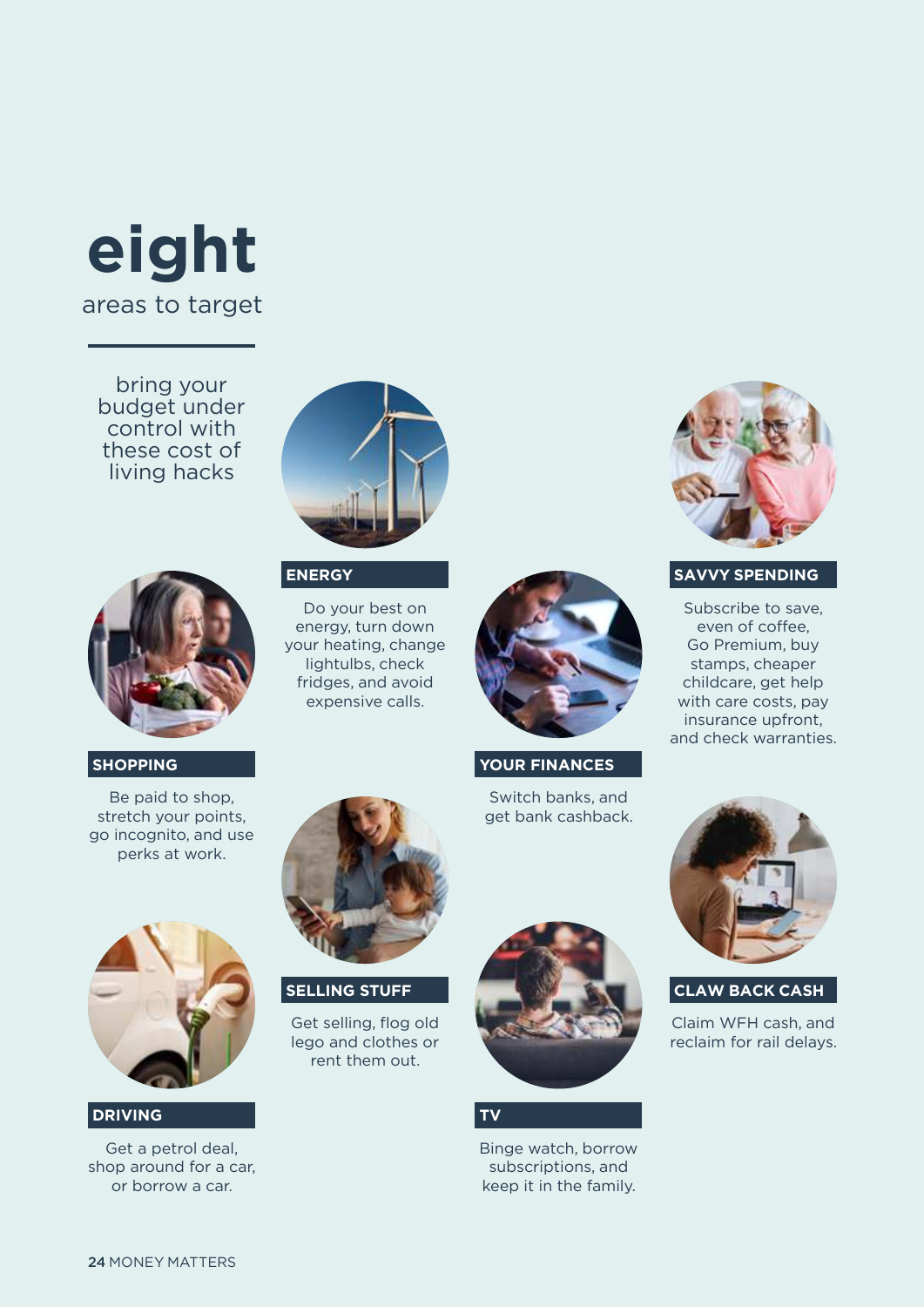#### **Shop around for a car**

It pays to look around and if you're buying through a loan or PCP, remember you don't have to take the deal offered by the car dealer, which can be more expensive.

#### **Borrow a car**

If you live in a city and don't always use your car, or you've got a second car that sits on the drive most of the time, you might want to consider apps like Getaround, which allows you to hire someone else's car by the day when you need it, so monthly insurance, tax and vehicle repayments can be saved.

#### **ENERGY**

#### **Do your best on energy**

Energy prices are soaring. If you are lucky enough to still be on a fixed rate lower than the price cap, which will be 28p per kWh for electricity and 7p per kWh for gas from April 1, then stay put. No new deals are cheaper than the price cap, which applies to customers on their supplier's standard variable rate. So, if your fixed deal ends, your best option is to take the variable rate, limited by the cap.

#### **Turn down your heating**

Most of us set our heating to 22 degrees — that's like being on a Spanish beach. Turning it down one degree could save you £80 a year, according to Uswitch, the comparison site. Turn it down more or even off and... you get the point.

Insulating your house will also save you a lot of money in Winter.

#### **Change lightbulbs**

LED bulbs use 90 per cent less energy than standard bulbs and can last 10,000 hours longer. This could save £40 a year on the average household's bill.

#### **Check fridges**

Keeping your fridge too warm could mean food goes off more quickly. Make sure it is set between 0 and 5 degrees. Most fridges have dials inside. The colder the better, and upper shelves are warmer than lower ones. Keep

things such as hard cheeses and bagged salad on warmer shelves and don't overfill the fridge.

#### **Avoid expensive calls**

Telephone numbers that begin with 084, 087, 09 or 118 have high charges. Free numbers start with 0800 or 0808. The site saynoto0870.com will help to find cheaper alternative numbers for many firms. Or you can use internet calling through apps such as WhatsApp.

#### **SELLING STUFF**

#### **Get selling**

There is every chance that you have sellable items, from CDs and DVDs to comic books, video games and gadgets. You can sell new or used products on Amazon Marketplace or Ebay or try the websites Music Magpie or webuybooks.

#### **Flog old Lego too**

Chances are that if you have children, you have buckets of Lego kicking around at home. Those bricks hold their value and can sell for £10 to £20 a kilogram. Some special bricks can go for £3 each and specific parts (such as bodies) go for more too.

BrickPicker.com has constant updates on the changing value of different bits of Lego, helping thousands of buyers and sellers to make a profit.

#### **And clothes**

Apps such as Depop and Vinted let you sell old or unwanted clothes and accessories — the apps take 10 per cent of the sale price. All inapp payments are made through PayPal, which means there is also a PayPal transaction fee of 2.9 per cent plus 30p.

#### **... or rent them out**

You can make money from clothes that are sitting in your wardrobe by renting them out on apps such as ByRotation, Rotaro and Hurr Collective. Set a minimum rental period and price for rental by day and week. When someone is interested in your item you can approve or reject their request and arrange a delivery or collection and how your item should be returned.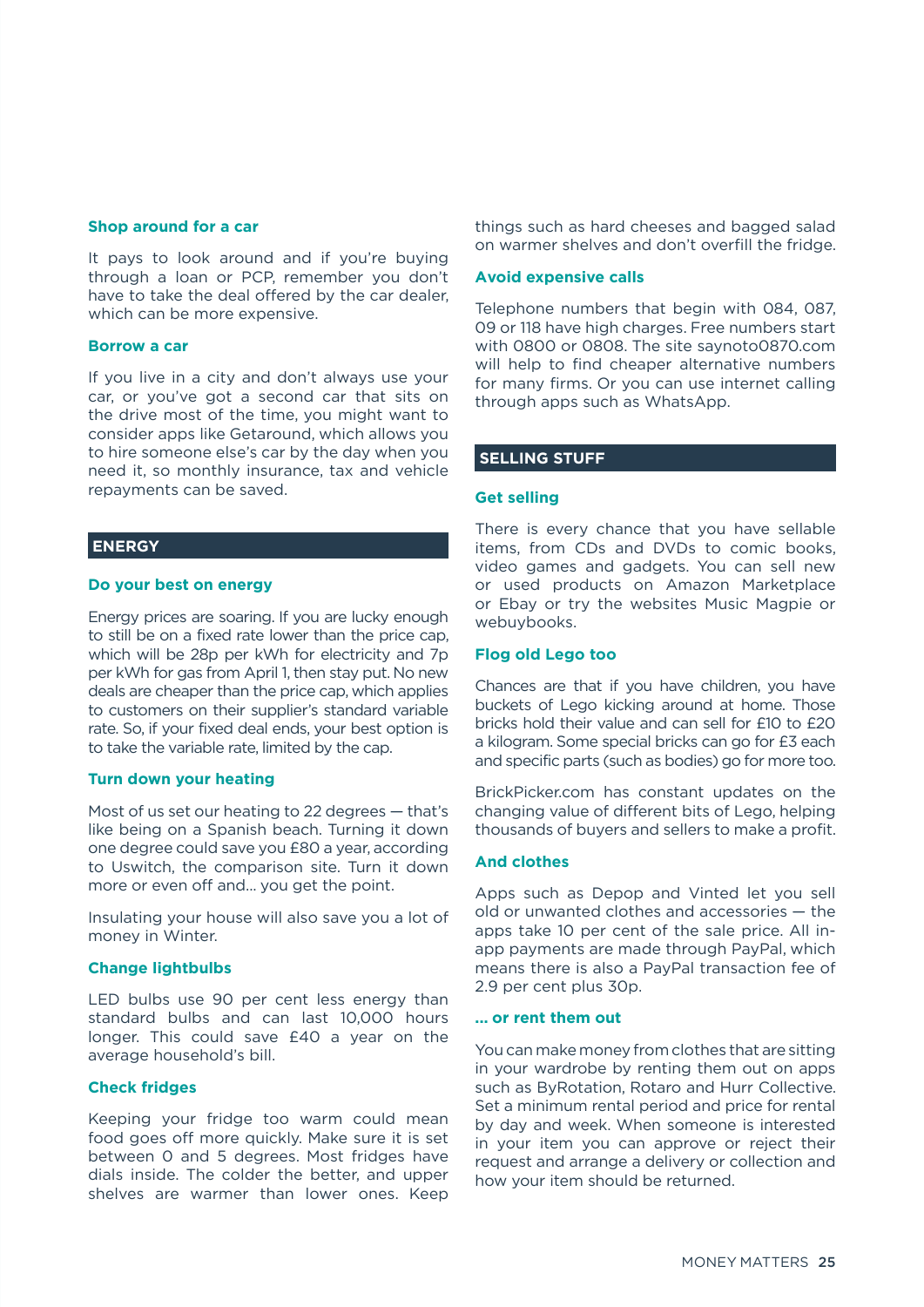![](_page_25_Picture_0.jpeg)

#### **YOUR FINANCES**

#### **Switch banks**

Natwest, Lloyds and First Direct offer £150 bonuses to new customers who use the current account switch service. HSBC offers the same bonus if you switch to its Advance or Premier current accounts, but you need to meet certain income or savings criteria.

#### **Get bank cashback**

This market has shown signs of coming back to life after a few years of very little rewards for customers. The Natwest Reward current account gives you £1 just for logging into the app once a month. The Santander 123 Lite current account gives up to 3 per cent cashback on selected household bills, capped at £15 a month.

#### **TV**

#### **Binge watch**

That last series on Netflix was great, but there's now nothing else you want to watch, so stop paying for it while you're not watching. And do the same for all those other entertainment services such as Amazon Prime and Now TV. There is no penalty for signing off and back on again. Become a binge watcher: wait until you have lots of shows that you want to see before you sign up again.

#### **Borrow subscriptions**

Most TV subscriptions expect multiple people to use each account, so share the cost with family and friends. With Netflix's standard subscription, at £10.99 a month, two people can watch at the same time, and you can set up five accounts so your watching history is not affected by others'.

Now TV, which costs £9.99 a month for the entertainment package, allows you to sign in on six devices and watch on two at the same time — three if you pay an extra £5 a month for Boost. Amazon Prime Video has a similar setup and costs £5.99 a month, and Disney Plus is £7.99.

If you only want to watch your football team occasionally or there's a cricket or rugby series on Sky that you want to watch, Now TV also gives you the option to buy day or monthly passes for live sports, so you don't need a fulltime subscription.

#### **Keep it in the family**

Instead of paying for lots of Spotify subscriptions you can get a family membership for £16.99 a month for up to six accounts, while an individual premium account (with all the same benefits) costs £9.99 a month.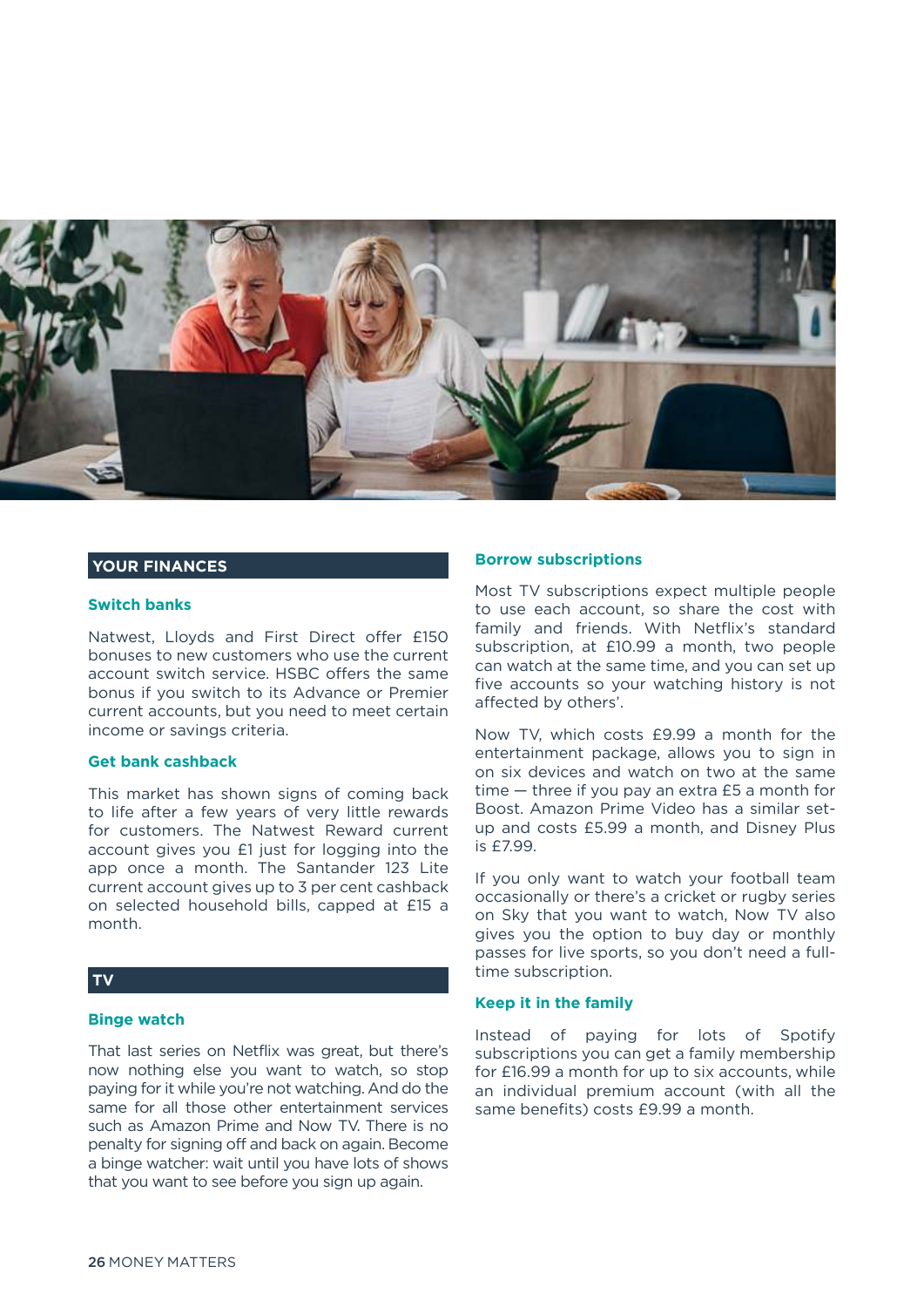#### **SAVVY SPENDING**

#### **Subscribe to save**

If you are a regular Amazon and Deliveroo user, you can link your accounts to get the best of both worlds. This gives you a year of Deliveroo Plus (worth £3.49 a month), which has unlimited free delivery when you spend £25.

#### **Even for coffee...**

If you can't live without takeaway coffee… Pret A Manger's subscription costs £25 a month and gives you up to five drinks a day, including all hot and iced coffees, teas, hot chocolate, smoothies and frappés. It can be used only in store.

#### **Go Premium**

Do the maths to see if becoming a member of a shop will leave you better off in the long run. If you are under the age of 30 and take more than two train journeys a year, spending £30 on a railcard that gets you a third off rail fares for a year is likely to save you money.

Likewise the Two Together railcard if you make lots of off-peak journeys with the same person (like your spouse).

You can buy railcards at railcard.co.uk and download the digital version to your phone.

#### **Cheaper childcare**

The government's Tax-Free Childcare scheme adds £2 to every £8 you spend on childcare up to £2,000 a year for each child up to 11. To qualify, parents need to be working and have an income of less than £100,000. Set up an account on gov.uk and you can use it to pay any childcare provider on the government's approved list.

#### **Get help with care costs**

If you or a relative needs adult social care either at your own property or at a care home you will need to pay the cost yourself, or at least some of it, if you have assets, including property, worth more than £23,250. You may, however, be entitled to NHS Continuing Healthcare funding. Medical

professionals will assess whether you qualify. Always challenge the assessment if you feel that your care needs are a health need. This can be difficult to do but the benefit to your savings can be huge.

#### **Pay insurance upfront**

Paying for a year's worth of cover such as pet insurance in one lump sum is much cheaper than monthly instalments, which includes a credit cost.

#### **Check warranties**

If you're paying for guarantees for items such as electrical goods, check that the cost is still worth it. Can the shop definitely still repair it? Has the cost of it fallen so far that it is no longer worth it? Would it be better to just save the money in case you need a new one?

#### **CLAW BACK CASH**

#### **Claim WFH allowance**

We've all had to work from home a lot more, so you could be due £280 for the past two years. Claim from Gov.uk.

#### **Reclaim for rail delays**

Train companies should give you a refund if your journey is delayed more than 15 minutes. It may only be a few quid, but if you commute it can soon add up. Most rail companies use the Delay Repay website. You can do the same for Oyster card or tap-in bank card journeys made in London.

#### In conclusion

This list was inspired by an article that first appeared in The Times on 18th March 2022. The points are merely suggestions and should not be construed as endorsements of any particular company, or advice.

Please note: The articles within Money Matters are for general information only and are not intended as investment, tax, legal, or other forms of advice. The Financial Conduct Authority does not regulate taxation and trust advice, legal and accountancy services. Please remember that investments can fall as well as rise, and the return from them may go down as well as up, is not guaranteed, and you may not get back the amount you invested. You should always obtain independent, professional advice for your own particular situation.